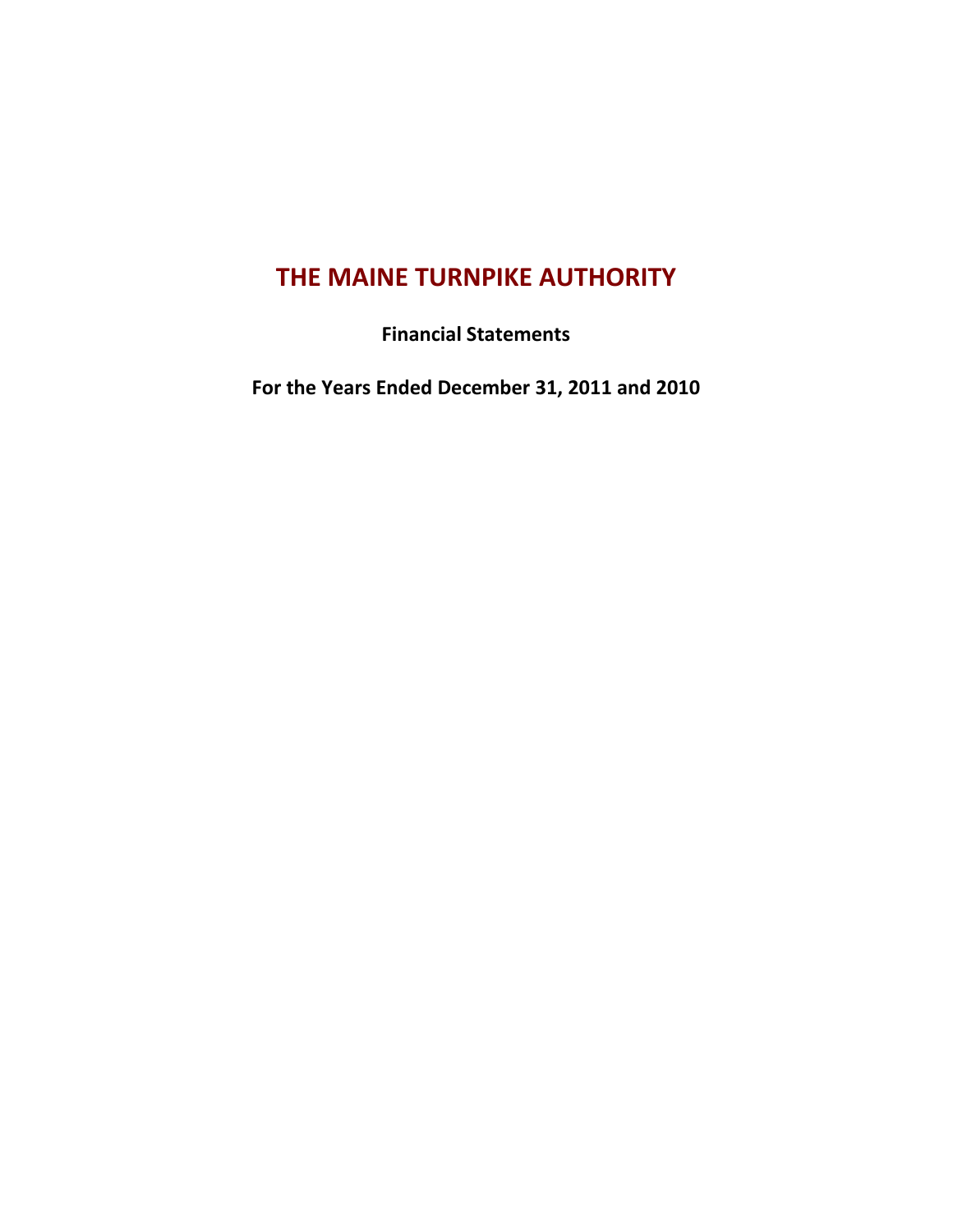## **THE MAINE TURNPIKE AUTHORITY**

## **Financial Statements**

## **For the Year Ended December 31, 2011 and 2010**

#### **TABLE OF CONTENTS**

|                                                            | Page(s)   |
|------------------------------------------------------------|-----------|
| Independent Auditor's Report                               | $1 - 2$   |
| Management Discussion and Analysis                         | $3 - 8$   |
| <b>Balance Sheets</b>                                      | $9 - 10$  |
| Statements of Revenues, Expenses and Changes in Net Assets | 11        |
| <b>Statements of Cash Flows</b>                            | $12 - 13$ |
| <b>Notes to Financial Statements</b>                       | 14-29     |
| Required Supplementary Information                         | 30        |
| Other Supplementary Information                            | 31        |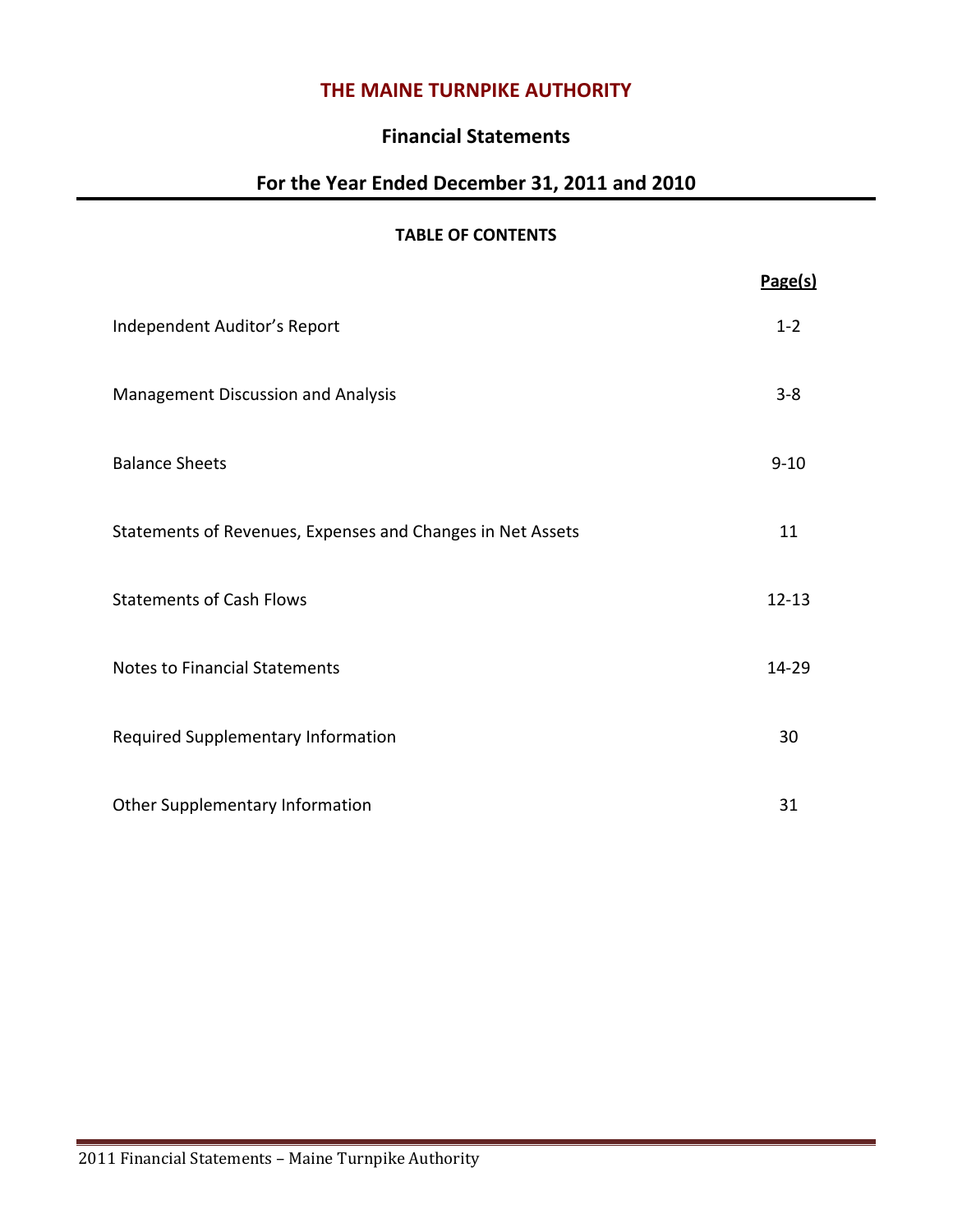# **macdonaldpage & collic**

Certified Public Accountants and Management Advisors

Independent Auditors' Report

To the Board of Directors Maine Turnpike Authority Portland, Maine

We have audited the accompanying financial statements of the Maine Turnpike Authority, as of and for the year ended December 31, 2011, as listed in the table of contents. These financial statements are the responsibility of the Maine Turnpike Authority's management. Our responsibility is to express an opinion on these financial statements based on our audit. The financial statements of the Maine Turnpike Authority as of December 31, 2010, were audited by other auditors whose reported dated April 14, 2011, expressed an unqualified opinion on those statements.

We conducted our audit in accordance with auditing standards generally accepted in the United States of America and the standards applicable to financial audits contained in *Government Auditing Standards,* issued by the Comptroller General of the United States. Those standards require that we plan and perform the audit to obtain reasonable assurance about whether the financial statements are free of material misstatement. An audit includes examining, on a test basis, evidence supporting the amounts and disclosures in the financial statements. An audit also includes assessing the accounting principles used and significant estimates made by management, as well as evaluating the overall financial statement presentation. We believe that our audit provides a reasonable basis for our opinion.

In our opinion, the financial statements referred to above present fairly, in all material respects, the financial position of the Maine Turnpike Authority as of December 31, 2011, and the changes in its financial position and cash flows for the year then ended in conformity with accounting principles generally accepted in the United States of America.

In accordance with *Government Auditing Standards,* we have also issued our report dated February 14, 2012 on our consideration of the Maine Turnpike Authority's internal control over financial reporting and our tests of its compliance with certain provisions of laws, regulations, contracts and grant agreements and other matters. The purpose of that report is to describe the scope of our testing of internal control over financial reporting and compliance and the results of that testing, and not to provide an opinion on the internal control over financial reporting or on compliance. That report is an integral part of an audit performed in accordance with *Government Auditing Standards* and should be considered in assessing the results of our audit.

Accounting principles generally accepted in the United States of America require that the management's discussion and analysis on pages 3-8, the schedule of funding progress for the retiree healthcare plan on page 30 and the trend data on infrastructure condition on page 30 be presented to supplement the basic financial statements. Such information, although not a part of the basic financial statements, is required by the Governmental Accounting Standards Board, who considers it to be an essential part of financial reporting for placing the basic financial statements in an appropriate operational, economic, or historical context.

30 Long Creek Drive South Portland, ME 04106 207-774-5701 • Fax: 207-774-7835



227 Water Street, P.O. Box 2749 Augusta, ME 04338 207-622-4766 • Fax: 207-622-6545

*An Independently Owned Member, McGladrey Alliance*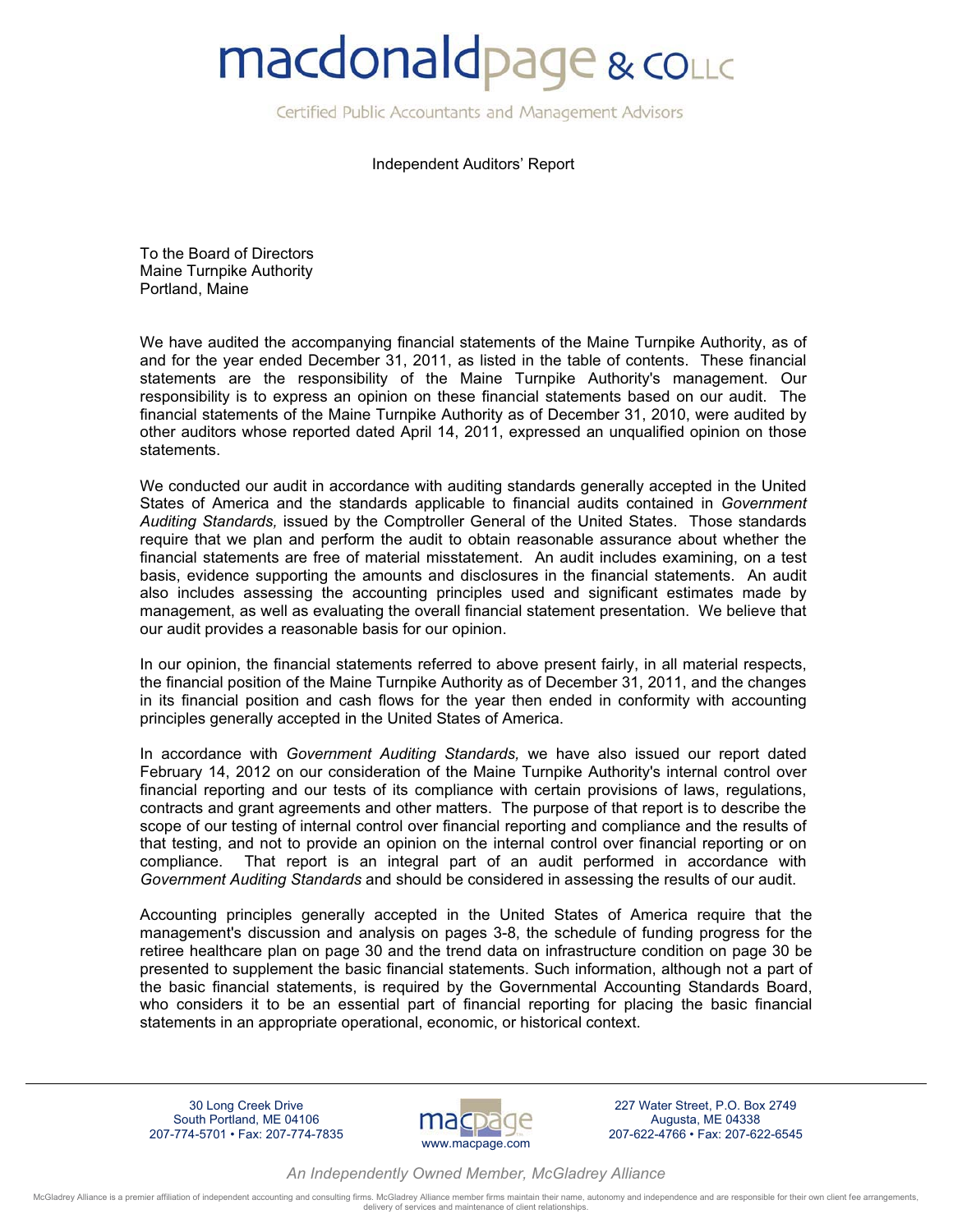We have applied certain limited procedures to the required supplementary information in accordance with auditing standards generally accepted in the United States of America, which consisted of inquiries of management regarding the methods of preparing the information and comparing the information for consistency with management's responses to our inquiries, the basic financial statements, and other knowledge we obtained during our audit of the basic financial statements. We do not express an opinion or provide any assurance on the information because the limited procedures do not provide us with sufficient evidence to express an opinion or provide any assurance.

Our audit was conducted for the purpose of forming an opinion on the basic financial statements of the Maine Turnpike Authority. The Calculation of the Composite Debt Service Ratio on page 31, as defined by the bond resolutions and related documents is not a required part of the financial statements. The Calculation of the Composite Debt Service Ratio is the responsibility of management and was derived from and relates directly to the underlying accounting and other records used to prepare the financial statements. The information has been subjected to the auditing procedures applied in the audit of the financial statements and certain additional procedures, including comparing and reconciling such information directly to the underlying accounting and other records used to prepare the financial statements or to the financial statements themselves, and other additional procedures in accordance with auditing standards generally accepted in the United States of America. In our opinion, the information is fairly stated in all material respects in relation to the financial statements as a whole.

Machonald Page ; Co LLC

February 14, 2012 South Portland, Maine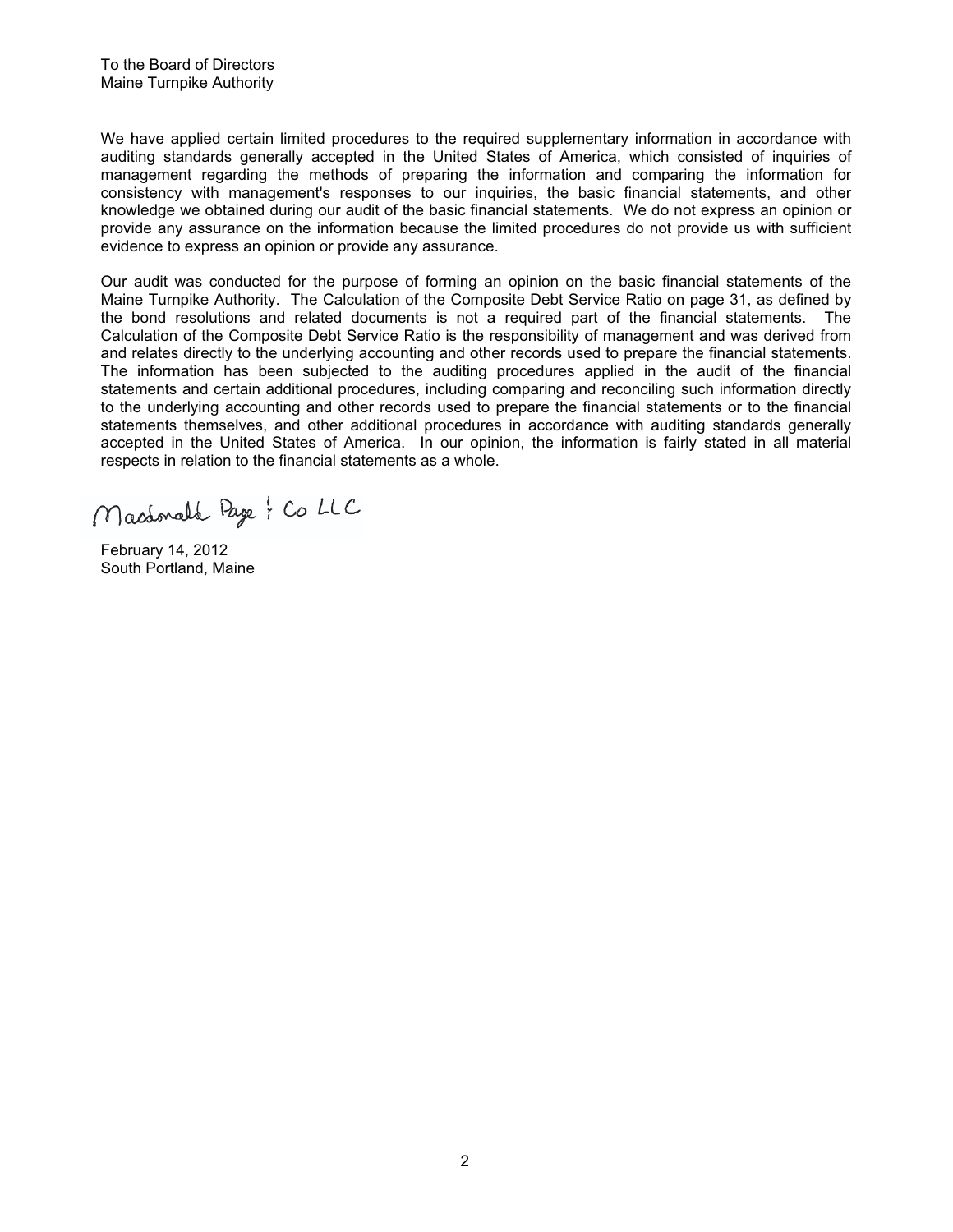## **THE MAINE TURNPIKE AUTHORITY**

#### **Management's Discussion and Analysis**

#### **December 31, 2011**

The management of the Maine Turnpike Authority (the Authority) offers this narrative overview and analysis of the Authority's financial activities for the years ended December 31, 2011 and 2010. This discussion and analysis is designed to assist the reader in focusing on the significant financial issues and activities and to identify any significant changes in financial position. The information presented here should be read in conjunction with the Authority's basic financial statements.

#### **Financial Highlights**

Operating income for the Maine Turnpike Authority was \$38,503,823 and \$39,001,156 for calendar years 2011 and 2010, respectively. The decrease in operating income is mostly due to the decrease in Net Fare Revenue. The decrease in Net Fare Revenue can be attributed to an overall decline in traffic of 1.1% in 2011 which is attributable to the soft economic recovery. The increase in Concession Rental can be attributed to the increase in patronage at the service plazas as well as the reinstitution of minimum rent payments received from HMS Host. The increase in Operating Expenses is mostly attributed to an increase in gasoline and diesel fuel prices and the increase in salt used due to the harsher winter that was experienced. There was a decrease in Preservation expenses, primarily due to the timing of projects.

Net income produced an increase in net assets of \$17,779,547 and \$19,065,339 for fiscal years 2011 and 2010, respectively. The term "net assets" refers to the difference between assets and liabilities. At the close of calendar year 2011, the Authority had net assets of \$140,864,873, an increase of 14% over calendar year 2010. At the close of calendar year 2010, the Authority had net assets of \$123,085,326. The Authority's overall financial position has improved as shown by the increase in net assets.

#### **Overview of the Basic Financial Statements**

This discussion and analysis is intended to serve as an introduction to the Authority's basic financial statements. The Authority's financial statements are presented in a manner similar to a private‐sector business and have been prepared according to accounting principles generally accepted (GAAP) in the United States. All of the current year's revenues are recorded as they are earned and expenses are recorded as they are incurred, regardless of when cash is received or disbursed.

#### **Basic Financial Statements**

The balance sheet presents information on all of the Authority's assets and liabilities, with the difference reported as net assets. Over time, increases and decreases in net assets serve as a relative indicator of the change in financial position of the Authority.

The statement of revenues, expenses, and changes in net assets shows the result of the Authority's total operations during the fiscal year and reflects both operating and non‐operating activities. Changes in net assets reflect the current fiscal period's operating impact upon the overall financial position of the Authority.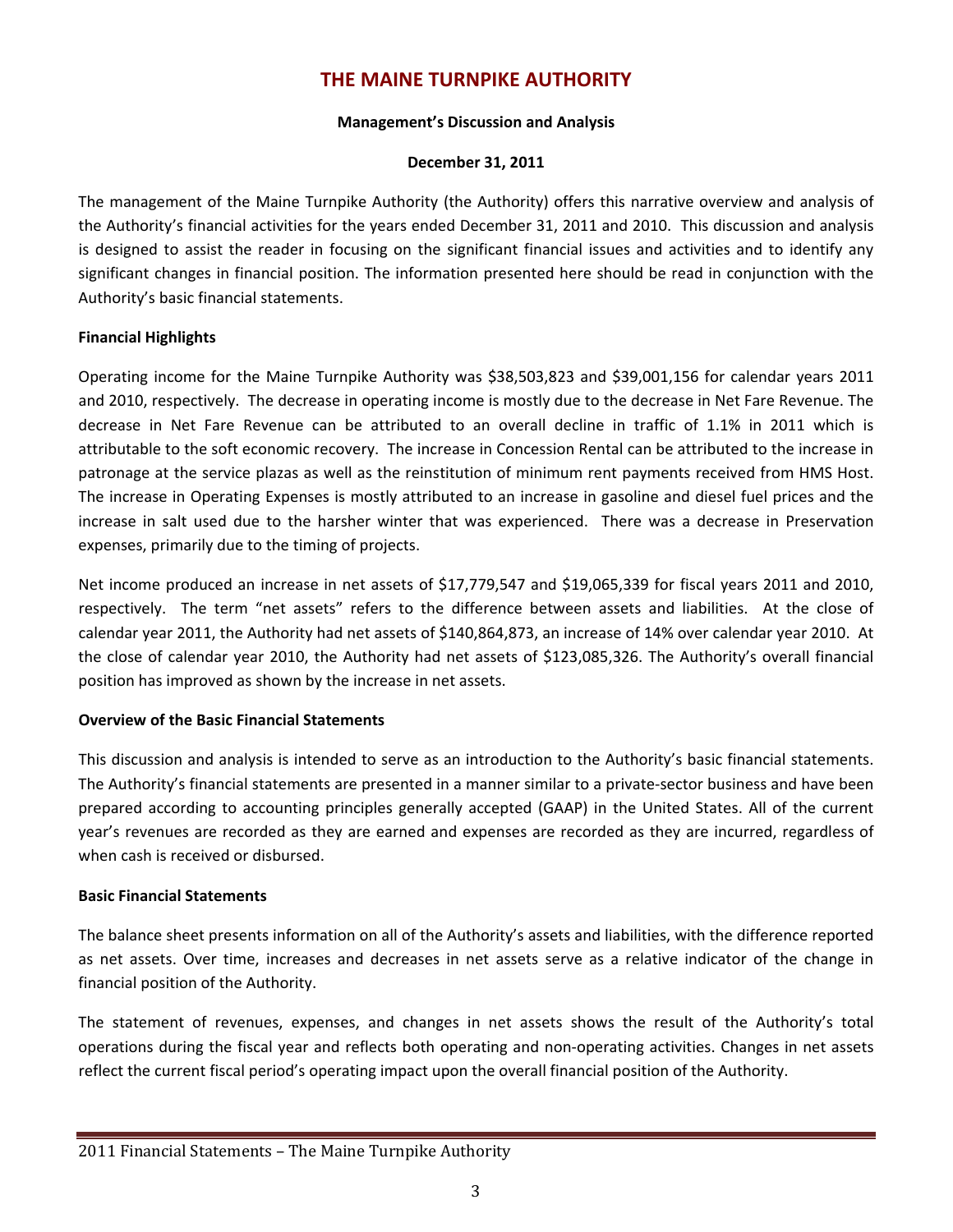The statement of cash flows provides a detailed analysis of all sources and uses of cash. The direct method of cash flows is presented, ending with a reconciliation of operating income to net cash provided by operating activities. The statement of cash flows is divided into the following activities: operating, capital financing, and investing.

#### **Notes to the Financial Statements**

The notes provide additional information that is essential to fully understand that data provided in the basic financial statements.

#### **Other Information**

In addition to the basic financial statements and notes, this report also presents required supplementary information concerning infrastructure condition and the retiree healthcare plan. Additionally, certain supplementary information concerning the Authority's debt service ratio, as defined by the bond resolution, is included.

#### **Financial Analysis**

#### **Maine Turnpike Authority's Net Assets**

|                                                 |      | December 31,  |    |             |
|-------------------------------------------------|------|---------------|----|-------------|
|                                                 | 2011 |               |    | 2010        |
| <b>Assets</b>                                   |      |               |    |             |
| <b>Current Assets</b>                           | \$   | 39,625,074    | \$ | 54,044,647  |
| Capital Assets, Net of Accumulated Depreciation |      | 472, 124, 515 |    | 450,840,000 |
| Non-Current Restricted Assets                   |      | 42,332,507    |    | 39,710,550  |
| Other Assets                                    |      | 22,309,009    |    | 24,746,748  |
| <b>Total Assets</b>                             | \$   | 576,391,105   | \$ | 569,341,945 |
| <b>Liabilities and Net Assets</b>               |      |               |    |             |
| <b>Current Liabilities</b>                      |      | 41,437,389    |    | 39,315,062  |
| Bonds Payable, Net of Unamortized Premium       |      |               |    |             |
| and Unamortized Refunding Losses                |      | 383,200,809   |    | 398,391,658 |
| Other Post Employment Benefits Liability        |      | 9,651,649     |    | 6,964,570   |
| <b>Other Non-current Liabilities</b>            |      | 1,236,385     |    | 1,585,329   |
| <b>Total Liablilities</b>                       | \$   | 435,526,232   | \$ | 446,256,619 |
| <b>Net Assets:</b>                              |      |               |    |             |
| Invested in Capital Assets, Net of Related Debt |      | 100,639,520   |    | 93,251,180  |
| Restricted                                      |      | 31,945,482    |    | 20,492,710  |
| Unrestriced                                     |      | 8,279,871     |    | 9,341,436   |
| <b>Total Net Assets</b>                         | \$   | 140,864,873   | \$ | 123,085,326 |
| <b>Total Liabilities and Net Assets</b>         | \$   | 576,391,105   | \$ | 569,341,945 |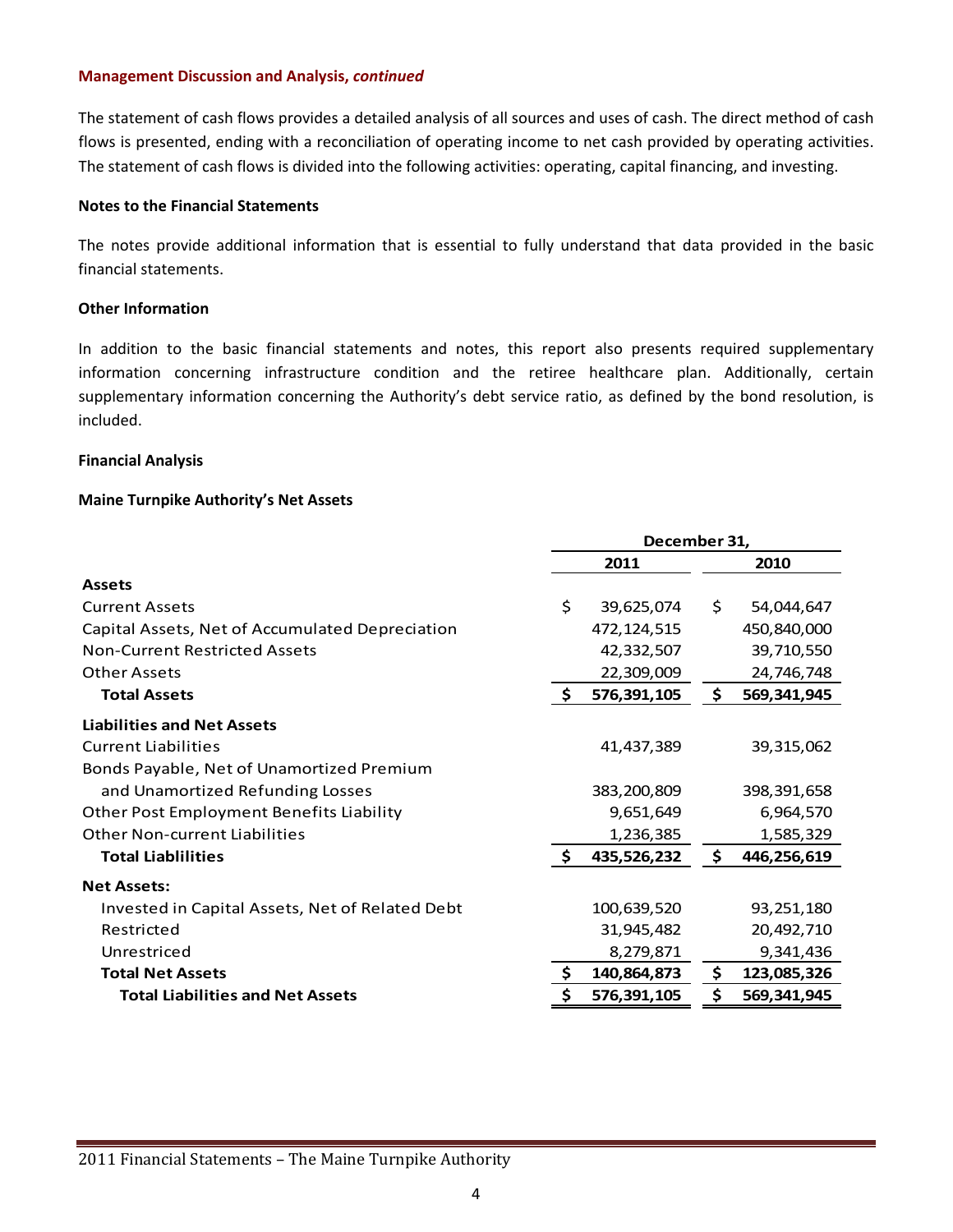As noted earlier, net assets serve as an indicator of the Authority's overall financial position. In the case of the Authority, assets exceeded liabilities by \$140,864,873 at the close of the most recent calendar year. This represents an increase of \$17,779,547 (14%) over the previous year. This increase was primarily due to operating results.

The largest portion of the Authority's net assets reflects its investment in capital assets (e.g., right‐of‐way, roads, bridges, toll equipment, etc) less any related outstanding debt used to acquire those assets. The Authority uses these capital assets to provide service and consequently, these assets are not available for liquidating liabilities or for other spending. The investment in Capital Assets, Net of Related Debt was \$100,639,520 and \$93,251,180 for the years ending December 31, 2011 and 2010, respectively. The increase is primarily due to major bridge rehabilitations completed or currently under construction.

Restricted net assets are reserved for projects defined in the bond resolutions and applicable bond issue official statements. The Authority's restricted net assets were \$31,945,482 and \$20,492,710 for the years ending December 31, 2011 and 2010, respectively. The increase can be attributed to required deposits made to the debt service fund and the Reserve Maintenance fund in 2011. The remaining unrestricted net assets serve as working capital and may be used to meet the Authority's capital and ongoing operational needs.

|                                            | For the Years Ended December 31, |               |             |             |
|--------------------------------------------|----------------------------------|---------------|-------------|-------------|
|                                            |                                  | 2011          |             | 2010        |
| <b>Revenues:</b>                           |                                  |               |             |             |
| Net Fare Revenue                           | Ś.                               | 101,654,987   | \$.         | 102,768,062 |
| <b>Concession Rental</b>                   |                                  | 4,261,781     |             | 3,898,772   |
| Investment Income (Loss)                   |                                  | (200, 746)    |             | (142, 133)  |
| Miscellaneous                              |                                  | 1,625,175     |             | 1,242,830   |
| <b>Total Revenues</b>                      |                                  | 107, 341, 197 |             | 107,767,531 |
| <b>Expenses:</b>                           |                                  |               |             |             |
| Operations                                 |                                  | 24,010,944    |             | 24,047,747  |
| Maintenance                                |                                  | 28,039,369    |             | 27,060,038  |
| Administrative                             |                                  | 2,653,361     |             | 2,721,038   |
| Depreciation                               |                                  | 5,237,026     |             | 5,235,185   |
| Preservation                               |                                  | 9,002,562     |             | 9,709,036   |
| Interest Expense                           |                                  | 19,718,419    |             | 20,170,436  |
| Other                                      |                                  | 899,969       |             | (241,288)   |
| <b>Total Expenses</b>                      |                                  | 89,561,650    |             | 88,702,192  |
| <b>Change in Net Assets</b>                |                                  | 17,779,547    |             | 19,065,339  |
| Net Assets, Beginning of Year, as Restated |                                  | 123,085,326   |             | 104,019,987 |
| <b>Net Assets, End of Year</b>             | \$.<br>\$<br>140,864,873         |               | 123,085,326 |             |

#### **The Maine Turnpike Authority's Changes in Net Assets**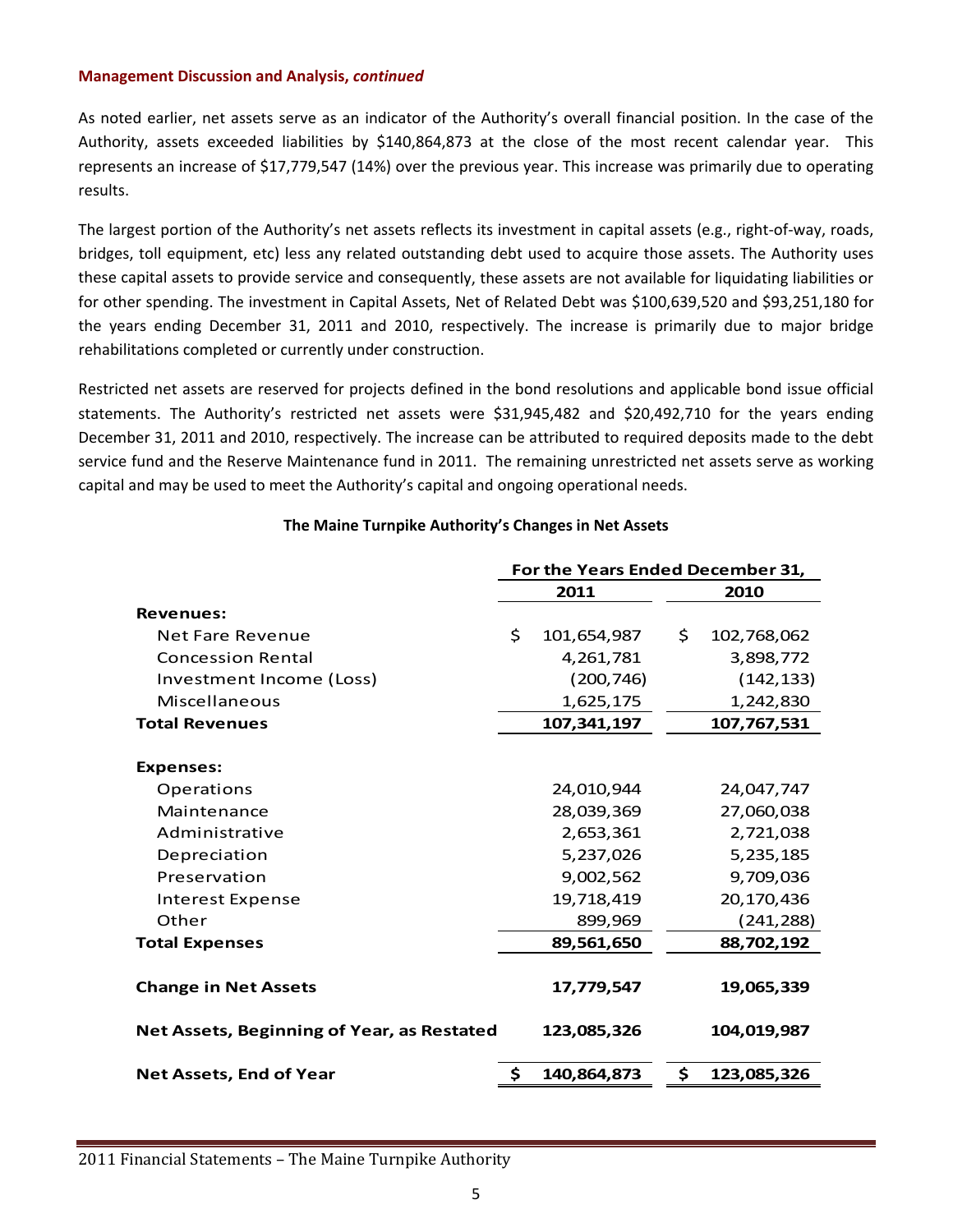The Authority's net fare revenues, which represent approximately 95% of all operating revenues, decreased \$1,113,075 (1%) in 2011. The decrease can be attributed to a 1.1% decrease in toll revenue and a 0.8% decrease in traffic transactions in 2011, attributable to the soft economic recovery. Concession Rental income increased \$363,009 (9%) in 2011. This increase can be attributed mostly to the increased patronage at the service plazas and in part due to the assumption of minimal rents received from HMS Host which was reinstituted in 2011.

Operations, Maintenance and Administrative expenses increased \$874,851 (2%) in 2011. This increase is attributed to the increase in gasoline and diesel fuel prices and an increased usage of salt due to the harsher winter season. Preservation expenses decreased by \$706,474 (8%) in 2011 due to timing as well as the scope of various projects.

#### **Capital Assets and Debt Administration**

#### *Capital Assets*

The Authority's investment in capital assets as of December 31, 2011 amounted to \$531,733,681 of gross asset value with accumulated depreciation of \$59,609,166, leaving a net book value of \$472,124,515. Capital assets include right‐of‐way, roads, bridges, buildings, equipment and vehicles. Please see Note 3 of the financial statements for a schedule of changes in the Authority's capital assets.

Capital asset acquisitions are capitalized at cost. Acquisitions are funded through debt issuance and Authority revenues.

Major capital asset events of 2011 included the completion of the Cumberland Disaster Recovery Site, the completion of Lambert Street, Lisbon Street, Presumpscot River, and Sabattus River bridges. In addition, construction of the Washington Street and Exit 48 bridges are well in progress with an estimated completion of late spring/early summer 2012. The Hallowell Road and Exit 53 bridges are well in progress with an estimated completion of fall 2012.

#### *Modified Approach for Infrastructure Assets*

The Maine Turnpike Authority has elected to use the modified approach to infrastructure reporting under GASB 34. This means that, in lieu of reporting depreciation on infrastructure, the Authority reports the costs associated with maintaining the existing asset in good condition as preservation expense. Infrastructure assets include: roads, bridges, interchanges, tunnels, right of way, drainage, guard rails, and lighting systems associated with the road. Pursuant to its bond covenants, the Authority maintains a reserve maintenance fund for these preservation expenses. For fiscal 2011, \$9,002,562 was spent for preservation compared to an estimated cost of \$10,089,000.

The roadways are rated on a 10‐point scale, with 10 meaning that every aspect of the roadway is in new and perfect condition. The Authority's system as a whole is given an overall rating, indicating the average condition of all roadways operated by the Authority. The assessment of condition is made by visual inspection designed to reveal any condition that would reduce highway-user benefits below the maximum level of service. The Authority's policy is to maintain the roadway condition at rating of 8 (generally good condition) or better. The results of the 2011 inspection states that the Maine Turnpike has been maintained in generally good condition and presents a favorable appearance, which is essentially the same assessment the Authority received in 2010.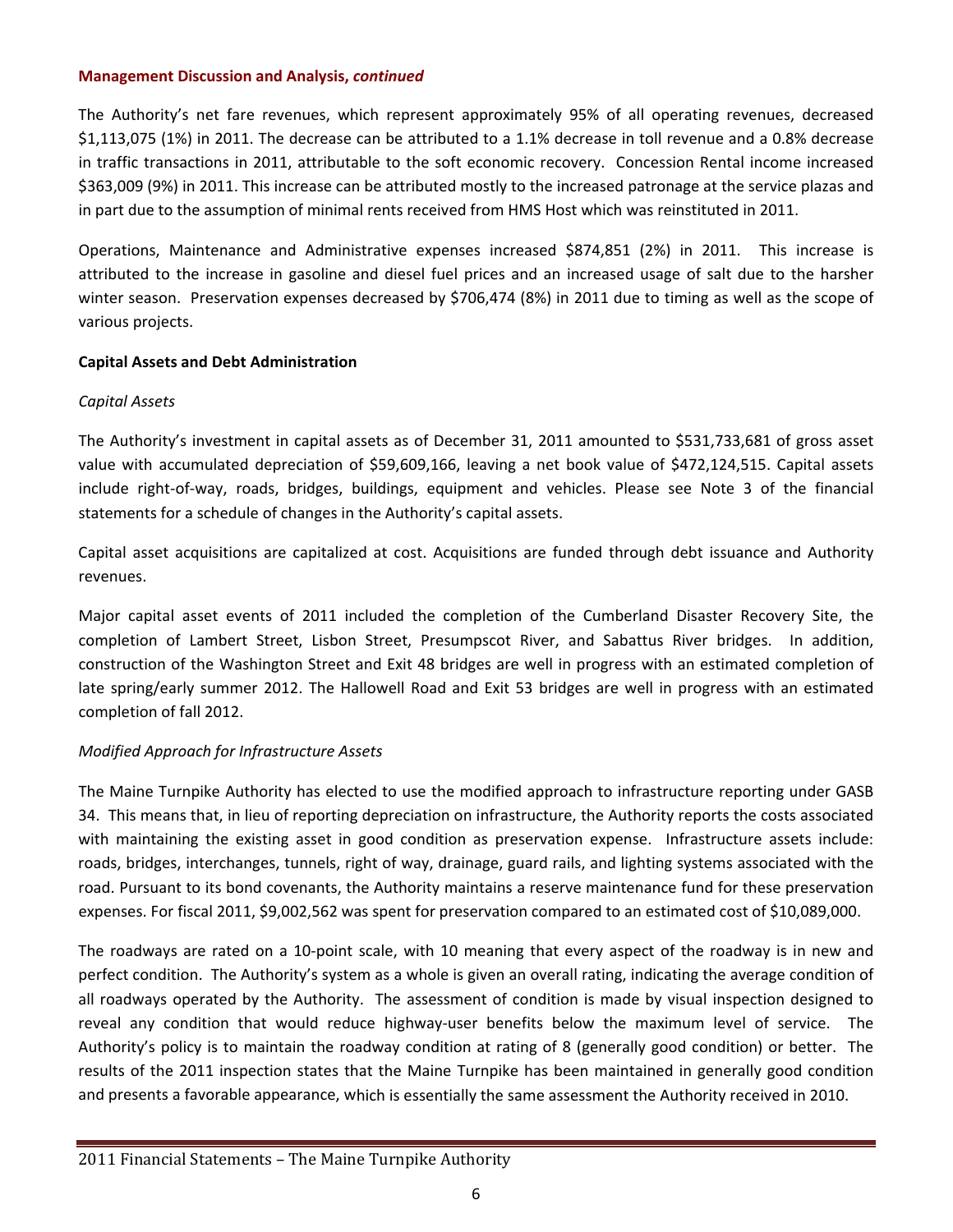#### *Long‐term Debt*

The Authority has outstanding bonds payable of \$382,516,036 and \$14,539,772 for revenue and subordinated bonds, respectively (both net of unamortized bond discounts and premiums and deferred loss on refunding). Please see Note 6 of the financial statements for the annual principal payment requirements on revenue and subordinated bonds as of December 31, 2011.

The Authority has a cap, set by the Legislature, on the amount of revenue bonds that can be outstanding at any given time. In 2007 this cap was increased to \$486,000,000. As of December 31, 2011, outstanding revenue bonds were \$371,485,000, leaving \$114,545,000 available under the cap.

The Authority's current bond ratings are as follows:

| Fitch   |                   | AA- |
|---------|-------------------|-----|
| Moody's |                   | Aa3 |
|         | Standard & Poor's | AA- |

In February 2012, Standard & Poor's upgraded the Authority's ratings to AA‐ from A+. The upgrade was based on the Authority's continued strong financial performance and business position during a period of limited traffic growth. Fitch and Moody's also reviewed and affirmed their ratings of the Authority in February 2012. All three rating agencies gave the Authority a stable outlook.

#### *Debt Service Reserve Fund*

The general bond resolution requires the Authority to fund the Debt Service Reserve Requirement with cash and investments or with a surety policy or letter of credit.

Currently, the Debt Service Reserve requirement is approximately \$16,633,867, which is fifty percent of maximum annual debt service (MADS). To meet this requirement, the Authority has deposited \$16,633,867 of cash into the Debt Service Reserve Fund.

Please see Note 7 of the Financial Statements for more discussion of the Debt Service Reserve Fund.

#### **OPEGA Report**

In 2010 the Maine Legislature directed its Office of Program Evaluation and Government Accountability (OPEGA) to conduct an audit of the Authority's operations and management. OPEGA is an office of auditors who evaluate public agencies and programs throughout state government under general direction from 12 members of the Legislature on the Government Oversight Committee.

OPEGA focused its review on the following areas: the previously required operating surplus transfer to MaineDOT; rating agency and bond resolutions limitations on potential legislative actions; the reasonableness of the Authority's outstanding debt level; contractor selection and contract management procedures and controls; oversight and governance; and operating expenditures. The audit resulted in a report (the "OPEGA Report") released in its final form in January 2011.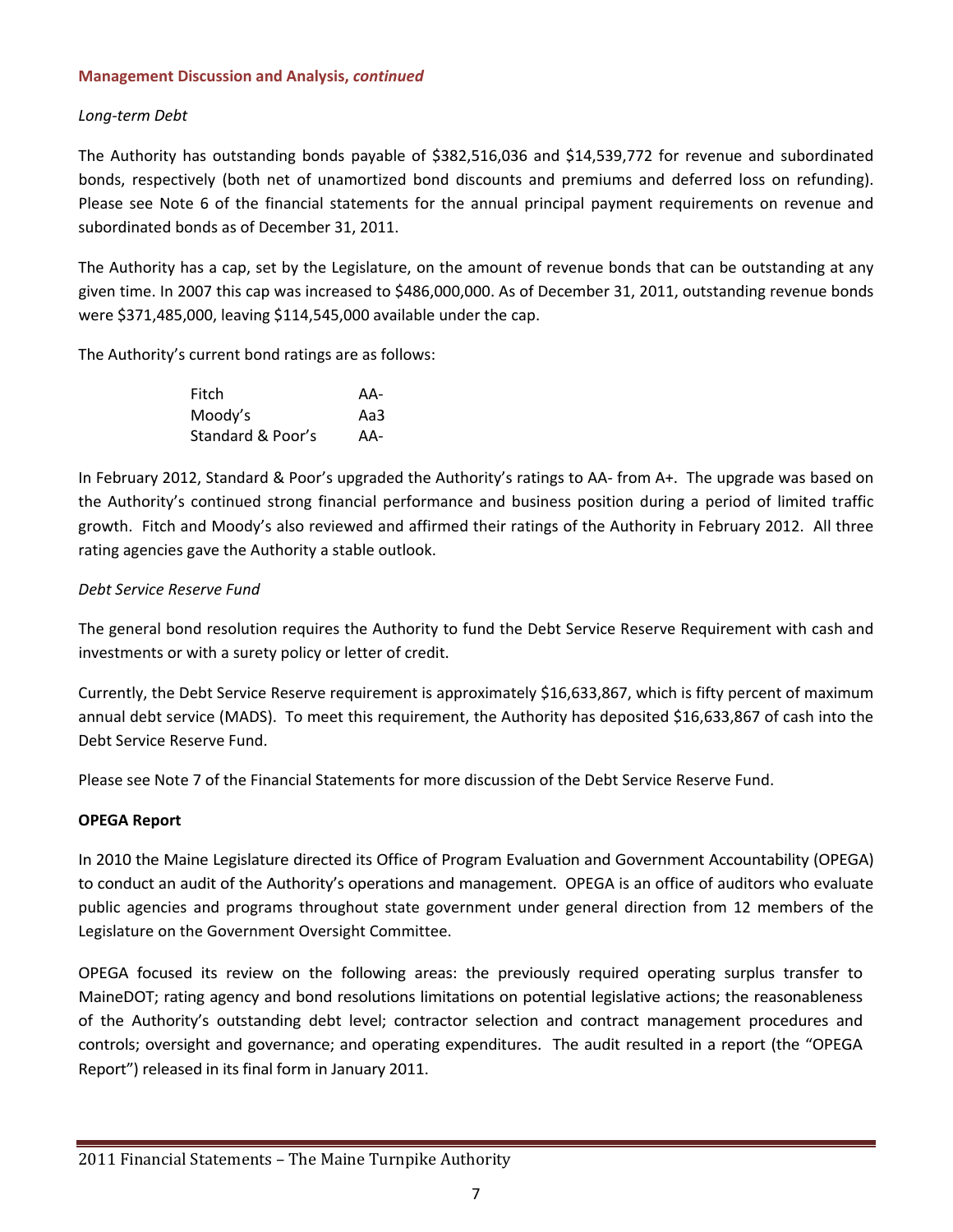The OPEGA Report was largely positive, finding that the Authority was compliant with state and federal regulations, the Resolution and standard industry practices on issues including debt level, operating surplus, construction services procurement, accounting principles, agency oversight and governance. The OPEGA Report also recommended certain changes in the Authority's sole‐source contracting, budgeting, transfers to MaineDOT, and allowed travel and meal expenditures in order to improve the effectiveness, efficiency, timeliness and economy of the expenditure of toll revenues for the operation and maintenance of the Turnpike.

The recommendations were comprehensively and collaboratively addressed in the spring of 2011 in a reform bill jointly crafted by the Authority and legislative leaders. Maine Public Law of 2011, Chapter 302 amends certain sections of the Authority's Enabling Act, including (i) substituting the annual operating surplus transfer requirement with a requirement to allocate five percent of the Authority's annual revenue to department projects, (ii) increasing budget reporting requirements to the State Legislature, (iii) amending the term limits for board Members as well as certain board procedures and policies, (iv) requiring the Authority to institute compliance auditing to monitor internal financial operations and controls, (v) expanding the Authority's ability to contract with other public agencies and political subdivision of the State, (vi) setting policies for competitive procurement of services with boundaries on sole source purchasing, (vii) requiring cooperation between the Authority and MaineDOT with respect to construction projects in lieu of the previous oversight duty imposed on MaineDOT and (viii) permitting the Authority to establish reciprocal enforcement measures with other tolling authorities. The Authority has implemented a number of policies to comply with its recently amended Enabling Act and with the OPEGA recommendations, including the adoption of a comprehensive program for procuring engineering and other services on a competitive basis.

The OPEGA Report also questioned the need, reasonableness or appropriateness of certain expenditures made by the Authority from 2005 through 2009. The Government Oversight Committee held hearings on the OPEGA Report throughout 2011. The Executive Director resigned on March 7, 2011, after holding that position for approximately 23 years. Following his resignation, the Authority commissioned a forensic audit by an independent auditor, which confirmed the misappropriation of Authority funds by the Authority's former Executive Director. On March 17, 2011 the Authority appointed former State Senator Peter Mills as its Executive Director and in August, 2011 the Governor appointed Daniel Wathen, a former Chief Justice of the Maine Supreme Court, as a Member and then Chair of the Board. In June, 2011 the Authority initiated civil claims against the former director and two surety bond companies to recover all the financial losses incurred by the Authority as a result of misuse of Authority funds. In December, 2011 the Authority and the other parties agreed to a recovery of \$430,000 by the Authority.

#### **Requests for Information**

This financial report is designed to provide a general overview of the Authority's finances for all those with an interest in its finances. Questions concerning any of the information provided in this report or request for additional financial information should be addressed to the Chief Financial Officer, Maine Turnpike Authority, 2360 Congress Street, Portland, ME 04102; or email your questions to *info@maineturnpike.com*.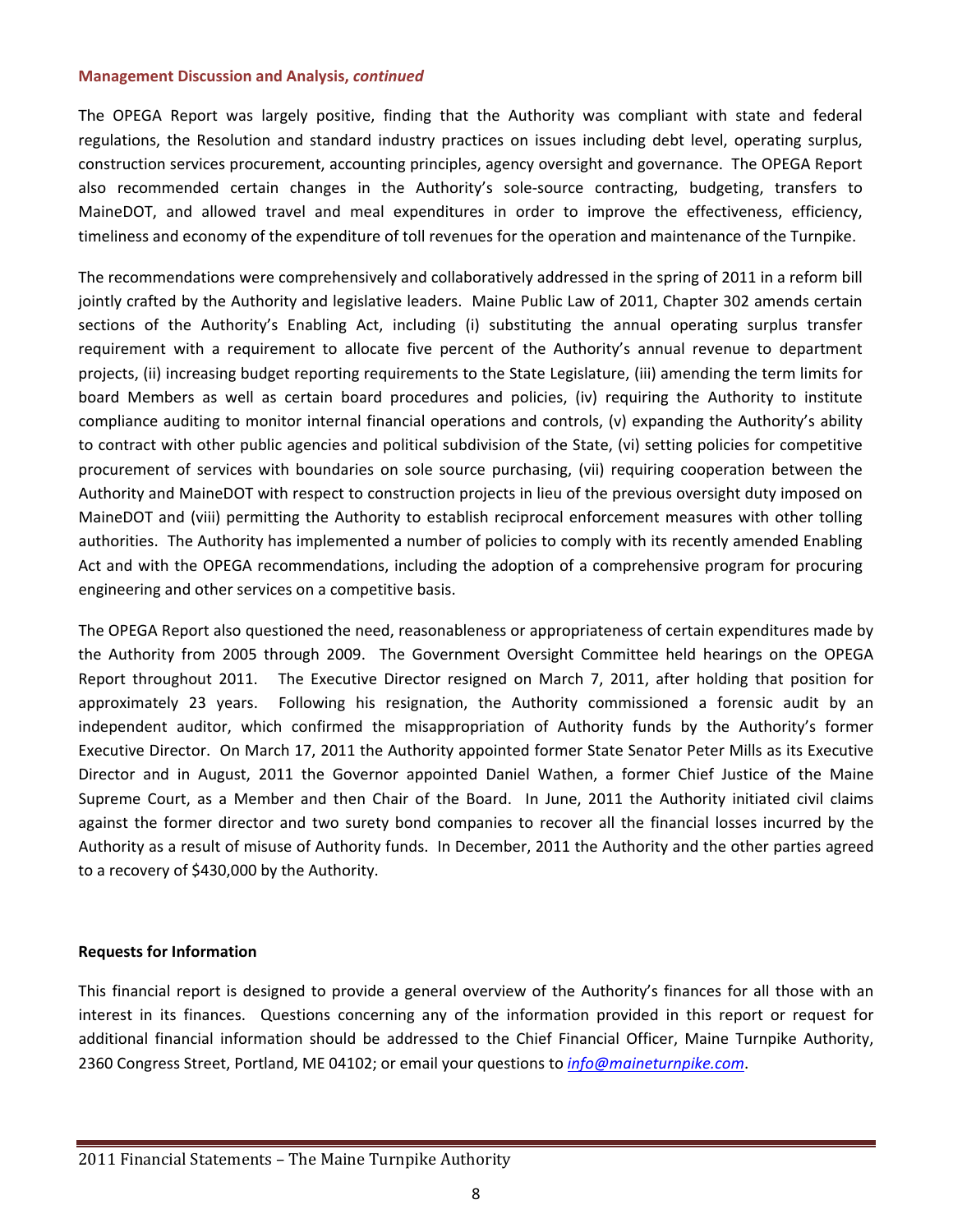#### **BALANCE SHEETS**

|                                                                  | December 31,              |                           |  |  |  |
|------------------------------------------------------------------|---------------------------|---------------------------|--|--|--|
| <b>ASSETS</b>                                                    | 2011                      | 2010                      |  |  |  |
| <b>Current Assets:</b>                                           |                           |                           |  |  |  |
| Cash and Equivalents                                             | \$<br>6,068,401           | \$<br>5,658,404           |  |  |  |
| Restricted Cash and Equivalents to meet                          |                           |                           |  |  |  |
| current restricted liabilities                                   | 27,366,833                | 41,595,681                |  |  |  |
| Accounts Receivable and Accrued Interest Receivable              | 3,554,263                 | 3,649,948                 |  |  |  |
| Inventory                                                        | 1,461,605                 | 2,012,254                 |  |  |  |
| <b>Other Current Assets</b>                                      | 1,173,972                 | 1,128,360                 |  |  |  |
| <b>Total Current Assets</b>                                      | 39,625,074                | 54,044,647                |  |  |  |
| <b>Non-Current Assets:</b>                                       |                           |                           |  |  |  |
| <b>Restricted Assets</b>                                         |                           |                           |  |  |  |
| Cash and Equivalents                                             | 42,331,917                | 39,709,222                |  |  |  |
| Accounts Receivable and Accrued Interest Receivable              |                           | 590<br>1,328              |  |  |  |
| <b>Total Restricted Assets</b>                                   | 42,332,507<br>39,710,550  |                           |  |  |  |
| Bond Issuance Cost - Net                                         | 7,419,009                 | 8,011,748                 |  |  |  |
| <b>MDOT Prepaid Transfer</b>                                     | 14,890,000                | 16,735,000                |  |  |  |
|                                                                  |                           |                           |  |  |  |
| Capital Assets not being Depreciated:<br>Land and Infrastructure |                           |                           |  |  |  |
|                                                                  | 384,534,106<br>26,861,444 | 359,406,771<br>28,169,067 |  |  |  |
| <b>Construction in Progress</b>                                  |                           |                           |  |  |  |
| Capital Assets net of Accumulated Depreciation:                  |                           |                           |  |  |  |
| Property and Equipment                                           | 60,728,965                | 63,264,162                |  |  |  |
| <b>Total Capital Assets - Net of Accumulated Depreciation</b>    | 472,124,515               | 450,840,000               |  |  |  |
| <b>Total Non-Current Assets</b>                                  | 536,766,031               | 515,297,298               |  |  |  |
| <b>TOTAL ASSETS</b><br>576,391,105<br>\$                         |                           | 569,341,945<br>\$.        |  |  |  |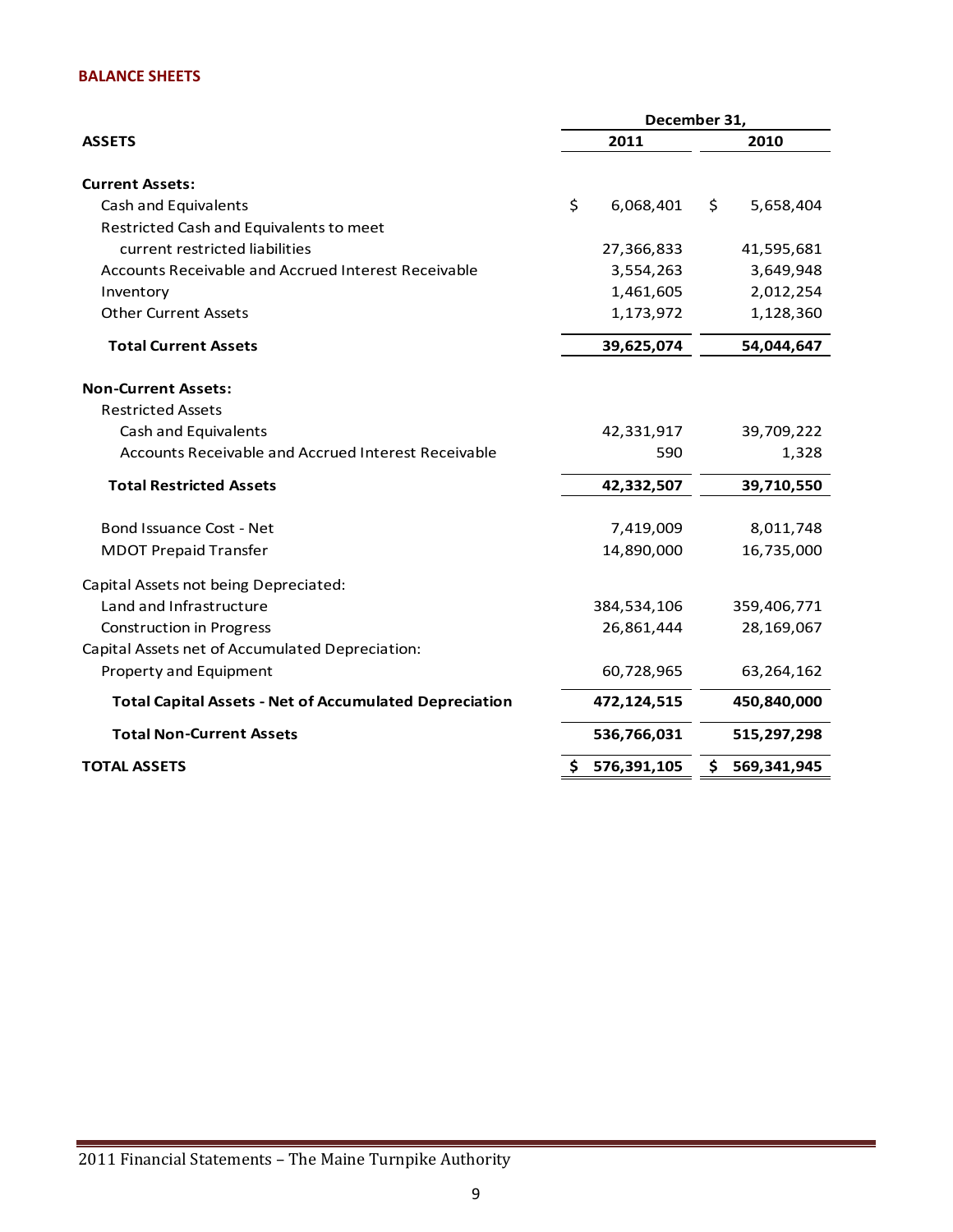#### **BALANCE SHEETS,** *continued*

|                                                                   |                          | December 31,    |  |
|-------------------------------------------------------------------|--------------------------|-----------------|--|
| <b>LIABILITIES AND NET ASSETS</b>                                 | 2011                     | 2010            |  |
| <b>Current Liabilities Payable from Unrestricted Assets:</b>      |                          |                 |  |
| Accounts, Contracts and Retainage Payable                         | \$<br>2,340,029          | \$<br>2,240,439 |  |
| Accrued Salary, Vacation and Sick Leave Payable                   | 3,025,152                | 3,278,755       |  |
| <b>Unearned Toll Revenue</b>                                      | 5,776,226                | 5,424,697       |  |
| <b>Unearned Concession Rentals</b>                                | 254,167                  |                 |  |
| <b>Total Current Liabilities Payable from Unrestricted Assets</b> | 11,395,574<br>10,943,891 |                 |  |
| <b>Current Liabilities Payable from Restricted Assets:</b>        |                          |                 |  |
| Accounts, Contracts and Retainage Payable                         | 5,968,165                | 4,352,763       |  |
| Accrued Salary, Vacation and Sick Leave Payable                   | 249,030                  | 276,487         |  |
| <b>Bond Interest Payable</b>                                      | 9,682,850                | 9,945,769       |  |
| Current Portion of Revenue Bonds and Subordinated Debt Payable    | 13,855,000               | 13,415,000      |  |
| <b>Other Current Liabilities</b>                                  | 286,770                  | 381,152         |  |
| <b>Total Current Liabilities Payable from Restricted Assets</b>   | 30,041,815               | 28,371,171      |  |
| <b>Total Current Liabilities</b>                                  | 41,437,389               | 39,315,062      |  |
| <b>Non-current Liabilities:</b>                                   |                          |                 |  |
| Long-term Revenue Bonds and Subordinated Debt Payable             | 383,200,809              | 398,391,658     |  |
| Other Post Employment Benefits Liability                          | 9,651,649                | 6,964,570       |  |
| <b>Other Non-current Liabilities</b>                              | 1,236,385                | 1,585,329       |  |
| <b>Total Non-current Liabilities</b>                              | 394,088,843              | 406,941,557     |  |
| <b>Total Liabilities</b>                                          | 435,526,232              | 446,256,619     |  |
| <b>Net Assets:</b>                                                |                          |                 |  |
| Invested in Capital Assets - Net of Related Debt                  | 100,639,520              | 93,251,180      |  |
| Restricted                                                        | 31,945,482               | 20,492,710      |  |
| Unrestricted                                                      | 8,279,871                | 9,341,436       |  |
| <b>Total Net Assets</b>                                           | 140,864,873              | 123,085,326     |  |
| <b>Total Liabilities and Net Assets</b>                           | \$576,391,105            | \$569,341,945   |  |

*See independent auditors' report. The accompanying notes are an integral part of these financial statements.*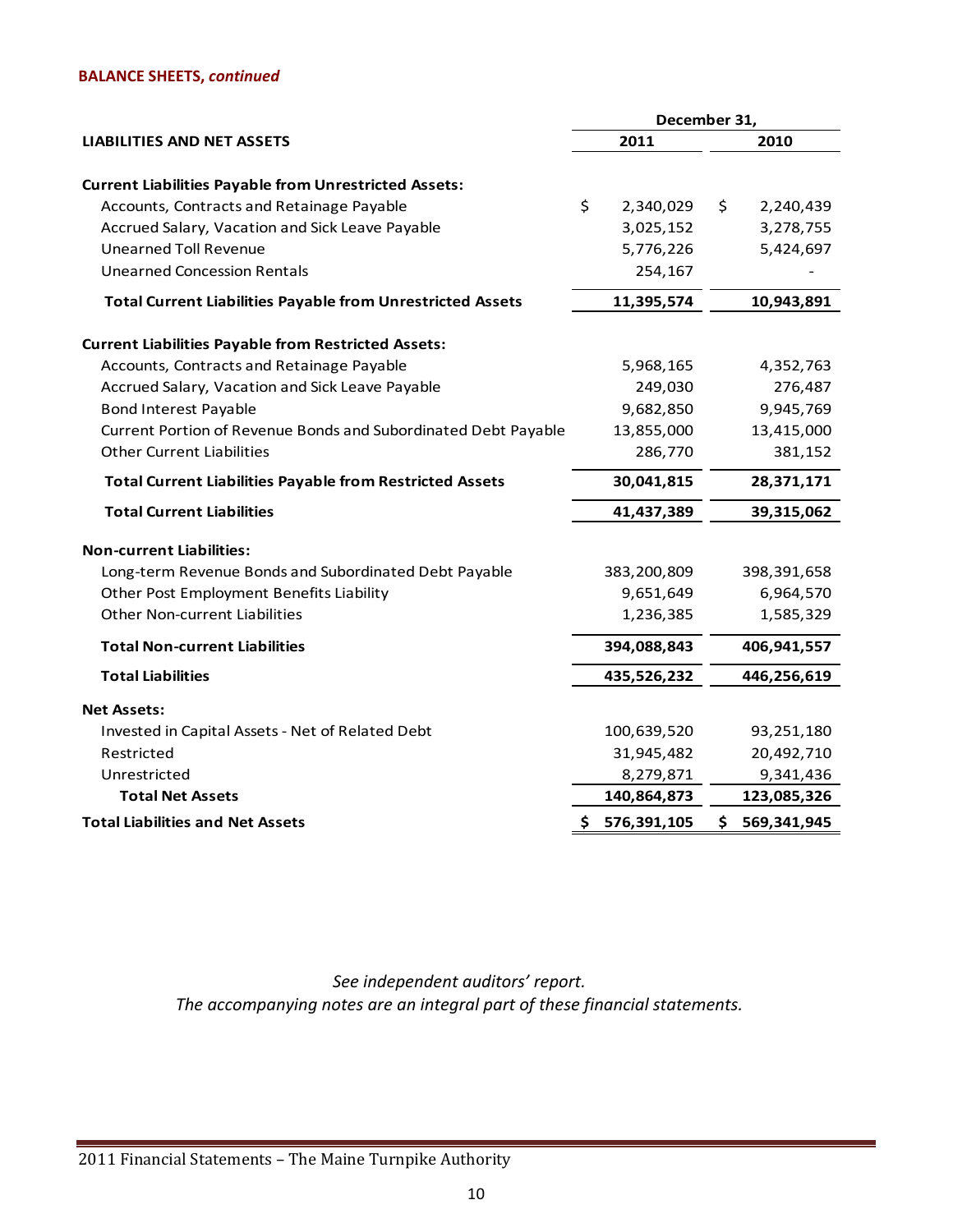#### **STATEMENTS OF REVENUES, EXPENSES AND CHANGES IN NET ASSETS**

|                                               | For the Years Ended December 31, |                   |
|-----------------------------------------------|----------------------------------|-------------------|
|                                               | 2011                             | 2010              |
| <b>REVENUES</b>                               |                                  |                   |
| <b>Operating Revenue:</b>                     |                                  |                   |
| Net Fare Revenue                              | \$<br>101,654,987                | \$<br>102,768,062 |
| <b>Concession Rentals</b>                     | 4,261,781                        | 3,898,772         |
| Miscellaneous                                 | 1,625,175                        | 1,242,829         |
| <b>Total Operating Revenues</b>               | 107,541,943                      | 107,909,663       |
| Interest Income (loss)                        |                                  |                   |
| Revenue Fund                                  | (28, 499)                        | (25,040)          |
| Reserve Maintenance Fund                      | (42, 952)                        | (11, 756)         |
| <b>Improvement Account</b>                    | (10, 150)                        | (5,932)           |
| Interchange Account                           | (1, 407)                         | (4, 536)          |
| Maine Department of Transportation Account    | (2, 467)                         | (1,907)           |
| <b>Total Interest Income (loss)</b>           | (85, 475)                        | (49, 171)         |
| <b>Total Revenues</b>                         | 107,456,468                      | 107,860,492       |
| <b>EXPENSES</b>                               |                                  |                   |
| <b>Operating Expenses:</b>                    |                                  |                   |
| Operations                                    | 24,010,944                       | 24,047,747        |
| Maintenance                                   | 28,039,369                       | 27,060,038        |
| Administration                                | 2,653,361                        | 2,721,038         |
| Depreciation                                  | 5,237,026                        | 5,235,185         |
| Preservation                                  | 9,002,562                        | 9,709,036         |
| Other Expenses - Capital General Expenses     | 9,383                            | 86,292            |
| <b>Total Operating Expenses</b>               | 68,952,645                       | 68,859,336        |
| <b>Operating Income</b>                       | 38,503,823                       | 39,001,156        |
| <b>Non-Operating Revenue/(Expenses):</b>      |                                  |                   |
| <b>Federal Grant Revenue</b>                  |                                  | 1,209,100         |
| Investment Income (loss)                      | (115, 270)                       | (92, 961)         |
| Gain on Sale of Capital Assets                | 121,505                          | 106,052           |
| <b>Interest Expense</b>                       | (19, 718, 419)                   | (20, 170, 436)    |
| <b>Bond Issuance Cost Amortization</b>        | (502, 940)                       | (502, 940)        |
| <b>Bond Premium/Discount Amortization</b>     | 1,721,915                        | 1,696,435         |
| Deferred Loss on Refunding Amortization       | (386,067)                        | (386,067)         |
| <b>MDOT Prepaid Transfer Amortization</b>     | (1,845,000)                      | (1,795,000)       |
| <b>Total Non-Operating Revenue/(Expenses)</b> | (20, 724, 276)                   | (19, 935, 817)    |
| <b>Change in Net Assets</b>                   | 17,779,547                       | 19,065,339        |
| Net Assets at beginning of year               | 123,085,326                      | 104,019,987       |
| Net Assets at end of year                     | \$<br>140,864,873                | \$<br>123,085,326 |

*See independents auditors' report. The accompanying notes are an integral part of these financial statements.*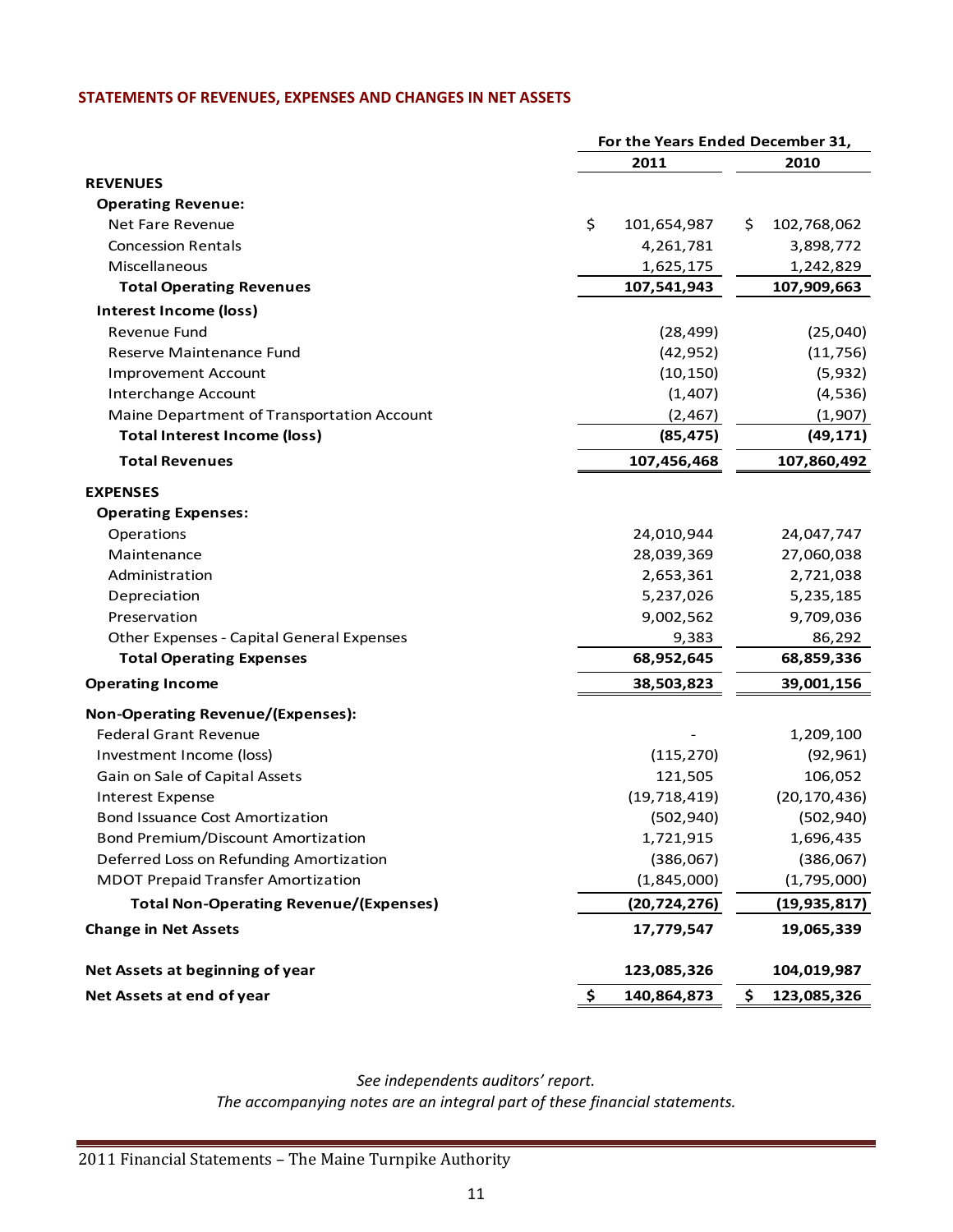#### **STATEMENTS OF CASH FLOWS**

|                                                   |                   | For the Years Ended December 31, |  |  |
|---------------------------------------------------|-------------------|----------------------------------|--|--|
|                                                   | 2011              | 2010                             |  |  |
| <b>Operating Activities:</b>                      |                   |                                  |  |  |
| Cash Received from Tolls/Customers                | 129,372,536<br>Ś. | \$130,808,472                    |  |  |
| Cash Payments to Suppliers                        | (60, 641, 666)    | (59, 634, 190)                   |  |  |
| Cash Payments to Employees                        | (23, 471, 498)    | (22, 688, 326)                   |  |  |
| <b>Net Cash Provided by Operating Activities</b>  | 45,259,372        | 48,485,956                       |  |  |
| <b>Capital and Related Financing Activities:</b>  |                   |                                  |  |  |
| Acquisition and Construction of Capital Assets    | (22, 948, 712)    | (22, 341, 132)                   |  |  |
| Proceeds from Federal ARRA Grant                  |                   | 1,209,100                        |  |  |
| <b>Interest Paid on Revenue Bonds</b>             | (19, 273, 725)    | (19, 596, 598)                   |  |  |
| Payment of Principal on Revenue Bonds             | (11, 570, 000)    | (7,060,000)                      |  |  |
| Interest Paid on Subordinated Debt Bonds          | (617, 813)        | (671, 663)                       |  |  |
| Payment of Principal on Special Obligation Bonds  | (1,845,000)       | (1,795,000)                      |  |  |
| Net Cash Used in Capital and Financing Activities | (56, 255, 250)    | (50, 255, 293)                   |  |  |
| <b>Investing Activities:</b>                      |                   |                                  |  |  |
| <b>Interest Paid</b>                              | (200, 279)        | (132, 994)                       |  |  |
| <b>Net Cash Used in Investing Activities</b>      | (200, 279)        | (132, 994)                       |  |  |
| Net Change in Cash and Equivalents                | (11, 196, 156)    | (1,902,330)                      |  |  |
| Cash and Equivalents at Beginning of Year         | 86,963,307        | 88,865,637                       |  |  |
| Cash and Equivalents at End of Year               | 75,767,151        | 86,963,307                       |  |  |
| Cash and Equivalents - Unrestricted               | 6,068,401         | 5,658,404                        |  |  |
| Restricted Cash and Equivalents - Current         | 27,366,833        | 41,595,681                       |  |  |
| Restricted Cash and Equivalents - Non-Current     | 42,331,917        | 39,709,222                       |  |  |
|                                                   | \$<br>75,767,151  | \$<br>86,963,307                 |  |  |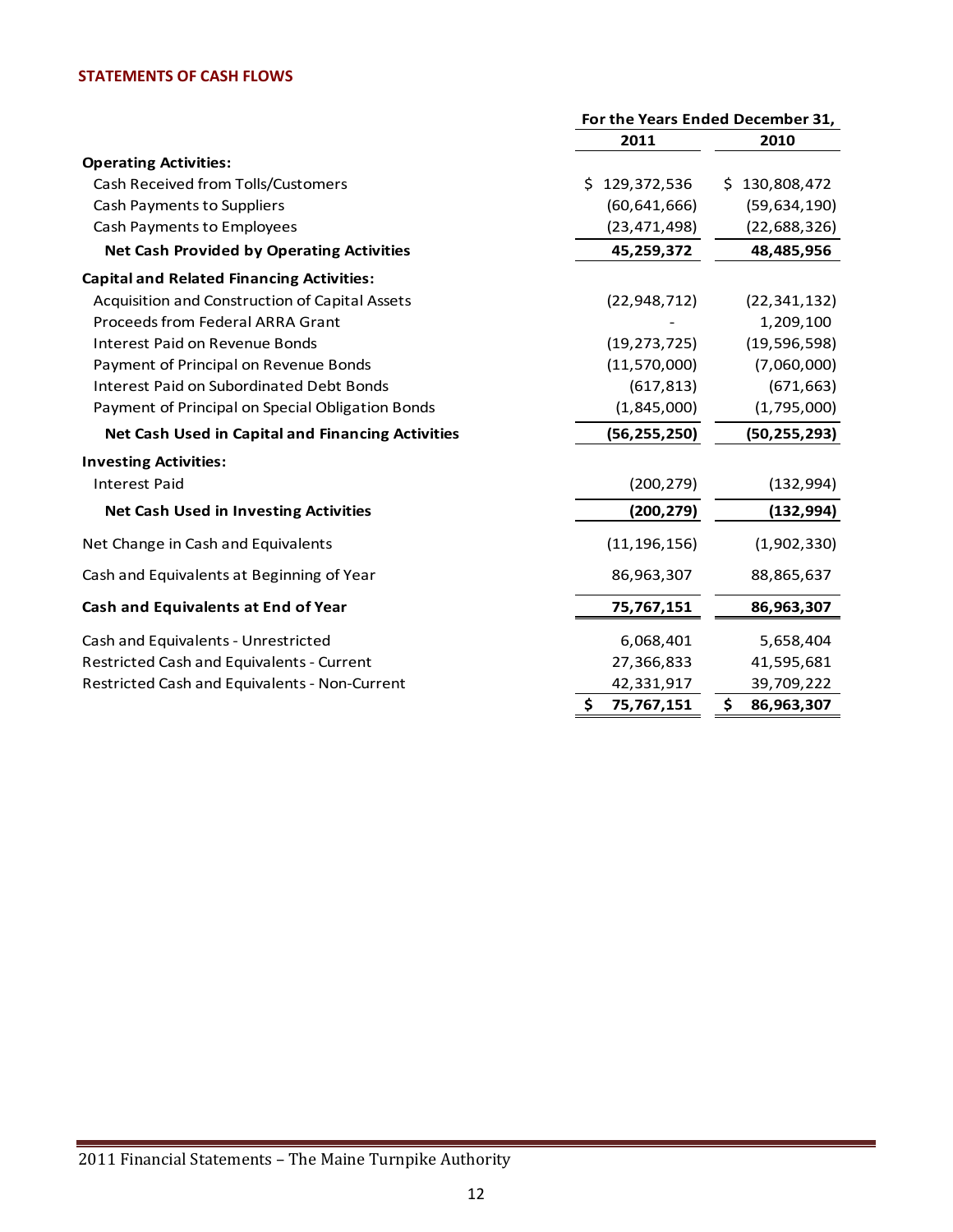#### **STATEMENTS OF CASH FLOWS,** *continued*

|                                                            |      | For the Years Ended December 31, |    |            |
|------------------------------------------------------------|------|----------------------------------|----|------------|
|                                                            | 2011 |                                  |    | 2010       |
| Reconciliation of Operating Income to Net Cash Provided by |      |                                  |    |            |
| <b>Operating Activities:</b>                               |      |                                  |    |            |
| <b>Income from Operations</b>                              | Ś.   | 38,503,823                       | S. | 39,001,156 |
| Adjustments to Reconcile Operating Income to Net Cash      |      |                                  |    |            |
| provided by Operating Activities:                          |      |                                  |    |            |
| Depreciation                                               |      | 5,237,026                        |    | 5,235,185  |
| Interest Loss included in Operating Revenue                |      | 85,474                           |    | 49,171     |
| <b>Other - Capital General Expenses</b>                    |      | 9,383                            |    | 86,292     |
| <b>Changes in Assets and Liabilities:</b>                  |      |                                  |    |            |
| <b>Accounts Receivable</b>                                 |      | 95,682                           |    | (275, 158) |
| <b>Prepaid Accounts</b>                                    |      | (45, 613)                        |    | (159, 550) |
| Inventory                                                  |      | 550,649                          |    | (323, 636) |
| Retainage Payable                                          |      | (496, 798)                       |    | 597,709    |
| Accounts, Contracts and Retainage Payable                  |      | 995,111                          |    | 3,794,409  |
| Unearned Toll & Concession Revenue                         |      | 605,695                          |    | 375,488    |
| Accrued Salary, Vacation and Sick Leave Payable            |      | (281,060)                        |    | 104,888    |
| <b>Net Cash Provided by Operating Activities</b>           | \$   | 45,259,372                       | \$ | 48,485,956 |

*See independent auditors' report.*

*The accompanying notes are an integral part of these financial statements.*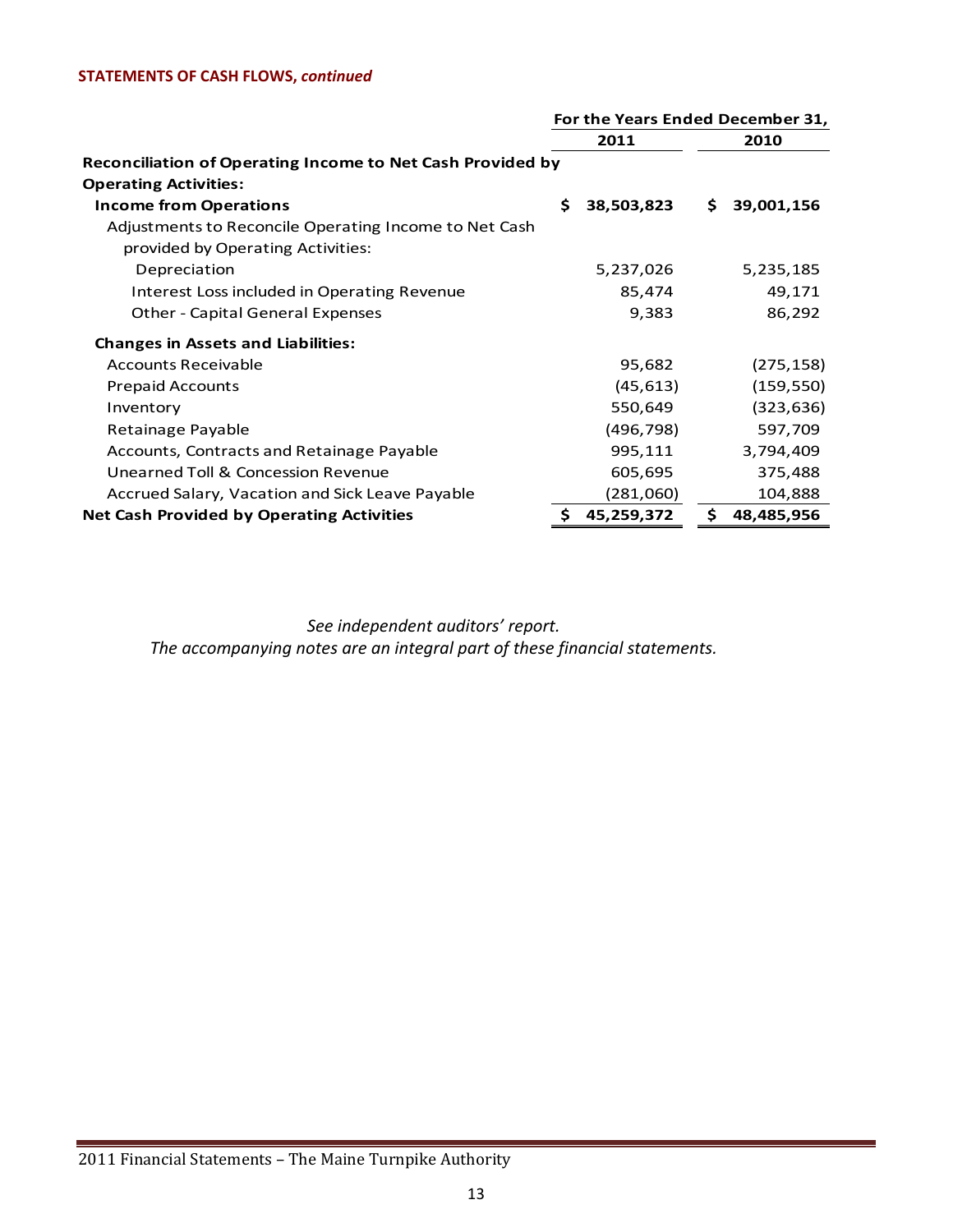#### **Note 1 – Summary of Organization and Significant Accounting Policies and Procedures**

**Reporting Entity –** The Maine Turnpike Authority (the Authority) is a body corporate and politic created by an act of the Legislature of the State of Maine, Chapter 69 of the Private and Special Laws of 1941 as amended, authorized and empowered to construct, maintain and operate a turnpike at such a location as shall be approved by the State Highway Commission and to issue turnpike revenue bonds of the Authority, payable solely from revenues of the Authority. Under the provisions of the Act, turnpike revenue bonds and interest thereon shall not be deemed debt or liability or a pledge of the faith and credit of the State of Maine.

During 1982, the Legislature of the State of Maine, Chapter 595 of the Public Laws of the State of Maine 1982, authorized an act to amend the Maine Turnpike Authority Statutes. This act states that the Maine Turnpike Authority shall continue in existence until such a time as the Legislature shall provide for termination and all outstanding indebtedness of the Authority shall be repaid or an amount sufficient to repay that indebtedness shall be set aside in trust.

For financial reporting purposes, the Authority is a stand-alone entity; there are no component units included in the accompanying financial statements and the Authority is not considered a component unit of another entity.

**Basis of Accounting** – The Authority prepares its financial statements on the accrual basis of accounting in accordance with accounting principles generally accepted in the United States of America for proprietary funds, which are similar to those for private business enterprises. Accordingly, revenues are recorded when earned and expenses are recorded when incurred. In accordance with Government Accounting Standards Board (GASB) Statement No. 20, the Authority follows the pronouncements of the Financial Accounting Standards Board (FASB) issued before November 30, 1989 except where those pronouncements conflict with GASB pronouncements. The Authority has the option but has elected not to follow subsequent private-sector guidance. Proprietary funds distinguish operating revenues and expenses from non-operating activity. Operating revenues arise from providing goods or services to outside parties for a fee. The intent of the governing body is that the operating costs, including administration and depreciation, of providing goods or services to the general public on a continuing basis be financed or recovered primarily through user charges. Revenues and expenses that are not derived directly from operations are reported as non‐operating revenues and expenses.

**Operating Revenues and Expenses –** The Authority's operating revenues and expenses consist of revenues earned and expenses incurred relating to the operation and maintenance of its System. Operating revenues for fares are recognized as the vehicles pass through the toll system. Prepayments on account are recorded as deferred fare revenue. Concession rental income is recognized based on the terms of the rental agreements. Net fare revenue is net of credit card fees of \$1,242,917 and \$1,213,684 for 2011 and 2010, respectively.

**Non‐operating revenues** – Non‐operating revenues consists of the amortization of bond premiums realized on previously issued debt, investment income earned and non‐operating accounts and gains from the sale of capital assets.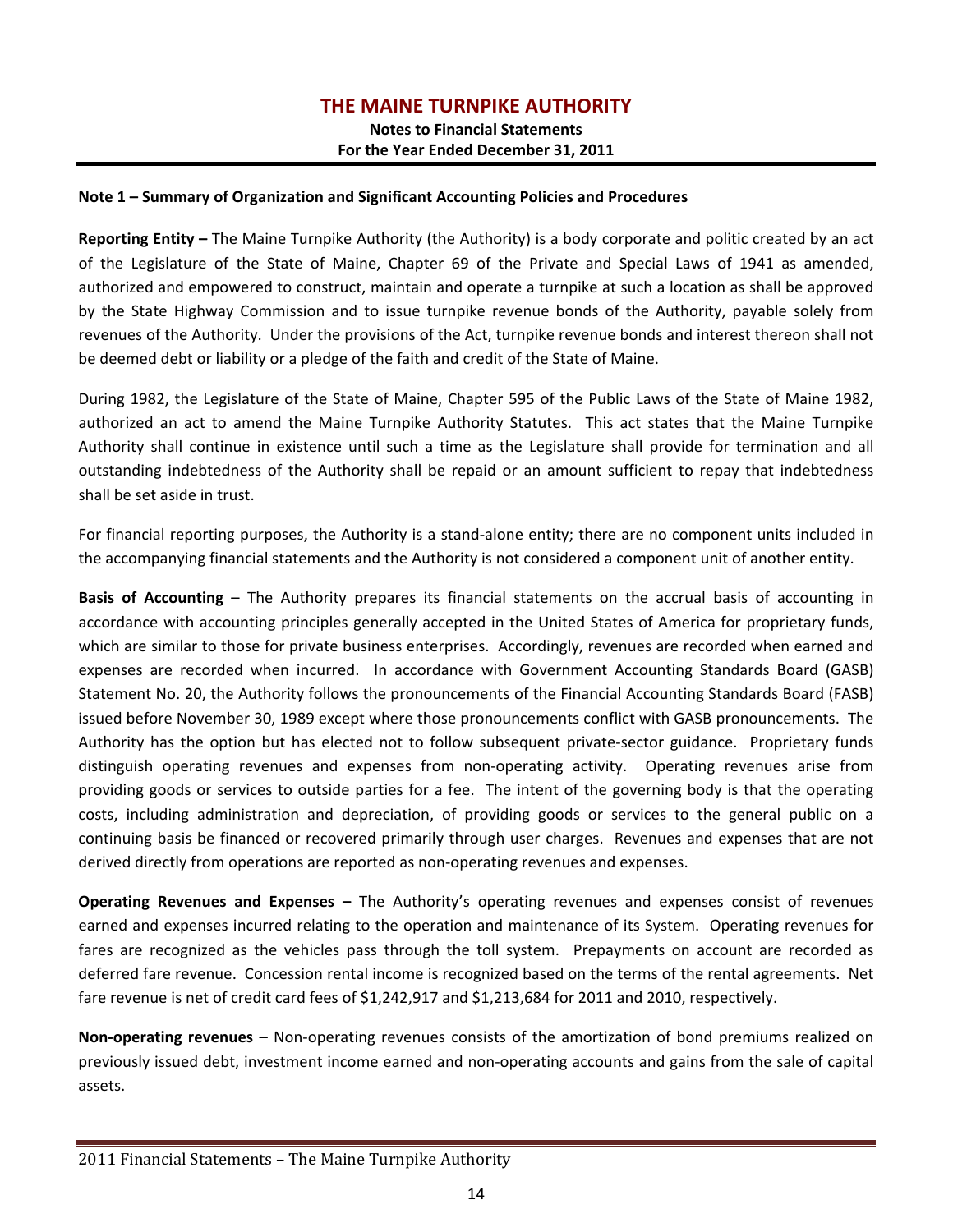#### **Note 1 – Summary of Organization and Significant Accounting Policies and Procedures,** *continued*

**Interest Income on Operating Accounts** – Interest income generated from on‐going operations is included in operating revenue, in accordance with the requirements outlined in GASB 34.

**Cash and Equivalents** – For purposes of the statements of cash flow, demand deposit accounts with commercial banks, and cash invested in commercial money market funds are considered cash equivalents.

**Investments** – Investments are carried at fair value. Accrued interest paid upon the purchase of investments is recognized as interest income in the period it is earned.

**Accounts Receivable** – Accounts receivable consists primarily of toll revenues. Management believes that all accounts receivable as of December 31, 2011 and 2010 are fully collectable. Therefore, no allowance for doubtful accounts was recorded.

**Inventory –** Inventory consists of both EZ Pass transponders and salt. The EZ Pass transponders will be sold to customers and are valued using the First-In First-Out (FIFO) method. Salt, to be used in operations is valued using a weighted average method. Both the EZ Pass Transponders and salt are carried at the lower of cost or market.

**Restricted Assets –** Restricted assets of the Authority represent bond proceeds designated for construction, and other monies required to be restricted for debt service, operations, maintenance, renewal and replacement.

**Capital Assets –** All capital assets are recorded on the balance sheet at historical cost. Capital assets are included in one of the following categories: Infrastructure; Land and Land Improvements; Buildings; Vehicles; Toll System; Computer and Other Equipment; Intangible Assets; and Construction in Progress.

Costs to acquire additional capital assets, and to replace existing assets or otherwise prolong their useful lives, are capitalized for toll equipment, buildings, toll facilities, other related costs and furniture and equipment. The Authority has elected to use the modified approach to infrastructure reporting under GASB 34. This means that, in lieu of reporting depreciation on infrastructure, the Authority reports as preservation expense the costs associated with maintaining the existing road in good condition. Infrastructure assets include roads, bridges, interchanges, tunnels, right of way, drainage, guardrails, and lighting systems associated with the road.

Depreciation of toll equipment, buildings, toll facilities, other related costs, signs, software and furniture and equipment is computed using the straight-line method, using the full-month convention, over the estimated useful lives of the assets as follows:

| $30 - 50$ years |
|-----------------|
| $15 - 20$ years |
| 15 years        |
| $5 - 10$ years  |
| $5 - 15$ years  |
| $3 - 10$ years  |
| $3 - 5$ years   |
| $5 - 20$ years  |
|                 |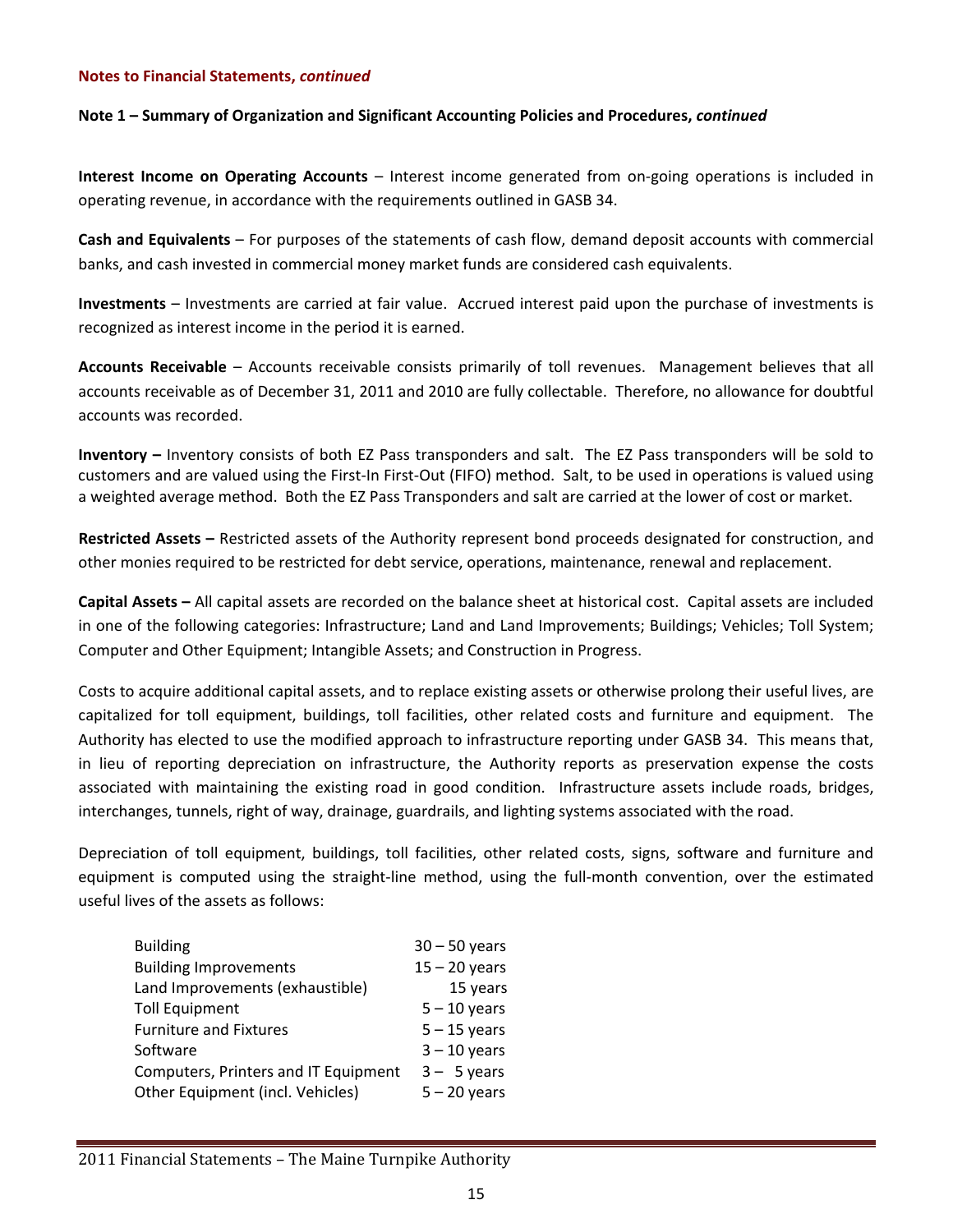#### **Note 1 – Summary of Organization and Significant Accounting Policies and Procedures,** *continued*

The following minimum capitalization thresholds for capitalizing fixed assets are as follows:

| Land and Improvements (non-exhaustible) |    |           |
|-----------------------------------------|----|-----------|
| Land Improvements (exhaustible)         | Š. | 5,000     |
| <b>Buildings and Improvements</b>       |    | \$25,000  |
| Machinery/Equipment/Vehicles            | S. | 5,000     |
| Computers, Printers & IT Equipment      | S  | 5,000     |
| Software                                |    | \$10,000  |
| Infrastructure                          |    | \$100,000 |

Under the modified approach, infrastructure assets are considered to be "indefinite lived" assets; that is, the assets themselves will last indefinitely and are, therefore, not depreciated. Costs related to maintenance, renewal and replacement for these assets are not capitalized, but instead are considered to be period costs and are included in preservation expense.

Construction in Progress represents costs incurred by the Authority for in‐process activities designed to expand, replace, or extend the lives of existing property and equipment.

**Retainage Payable –** Retainage payable represents amounts billed to the Authority by contractors for which payment is not due pursuant to retained percentage provisions in construction contracts until substantial completion of performance by contractor and acceptance by the Authority.

**Prepaid Expenses –** Expenses that benefit more than one reporting period are charged to Prepaid Expenses and expensed over its service period. Examples include insurance premiums, software site licenses and service contracts.

**Accrued Vacation and Sick Leave Payable –** Accrued vacation and sick leave payable includes accumulated vacation pay and vested sick pay.

**Accrued Salaries Payable –** Accrued salaries payable includes salary and wage expense incurred at the end of the period but not paid until the following period, which amounted to \$580,256 and \$419,445 for the years ended December 31, 2011 and 2010, respectively, and are included on the balance sheet under Accrued Salary, Vacation and Sick Leave Payable.

**Unearned Toll Revenue –** The Authority offers a prepaid balance program which allows patrons to carry a balance on their account for future toll expenses. This balance is reduced by each trip through the tolls and can be increased by the patron at any time. Additionally, a Commuter Plan is offered to patrons who travel regularly between the same two exits. Commuters pay a set fee, in advance, that covers a three month period. Revenue is earned over this three month period on a prorated basis. Commuter quarters start in February, May, August and November.

**Bond Premium, Discount and Issuance Costs –** Bond premiums and discounts associated with the issuance of bonds are amortized using the effective interest rate method over the life of the bonds. Bond issuance costs are amortized using the straight‐line method over the life of the bonds.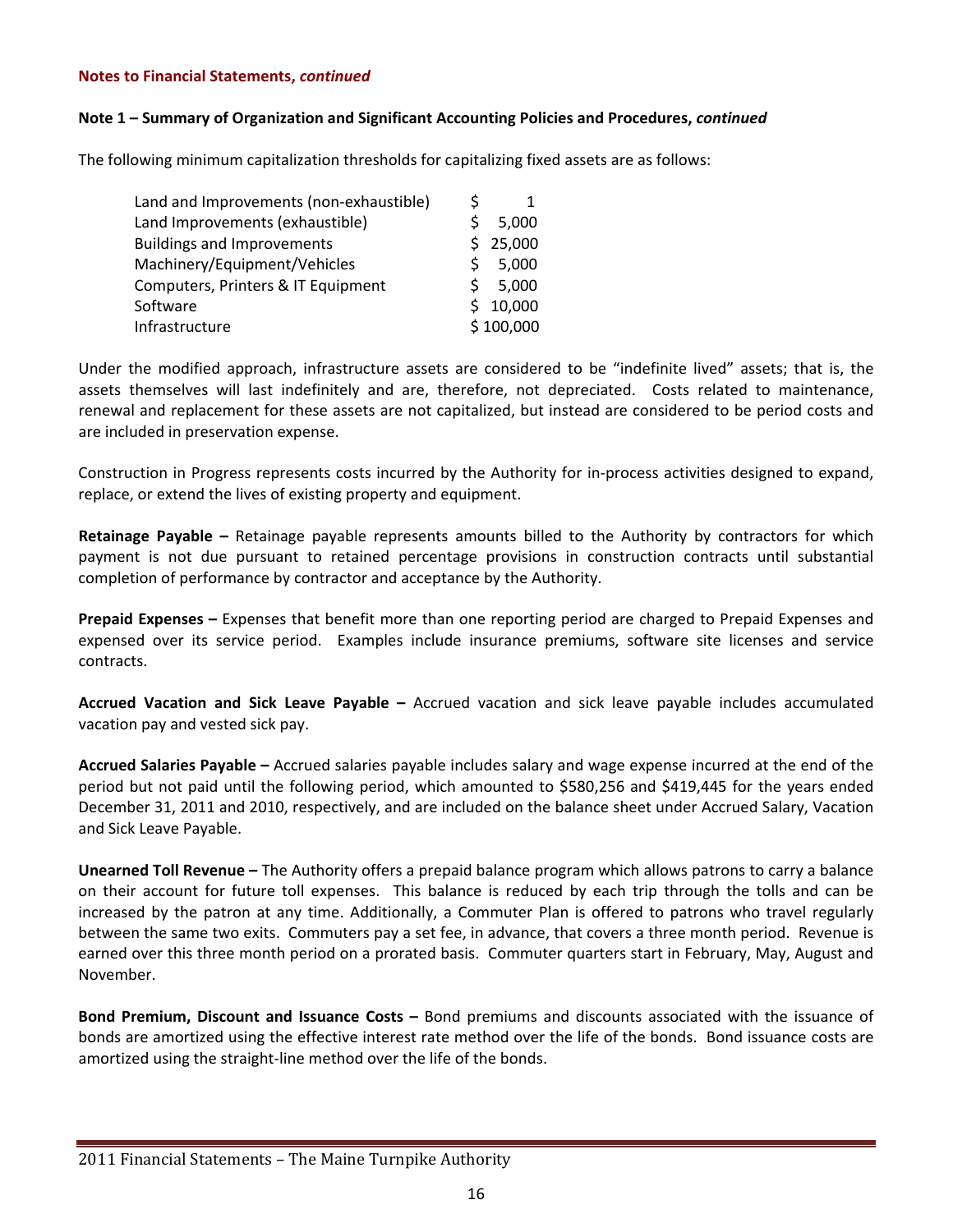#### **Note 1 – Summary of Organization and Significant Accounting Policies and Procedures,** *continued*

**Refunded Bonds –** The Authority defeased certain bonds in 2004, 2005 and 2008 by placing cash received from the advanced refunding into an irrevocable escrow account to provide for all future debt service payments on the defeased bonds. Accordingly, the trust account assets and the liability for the defeased bonds are not included in the Authority's balance sheets.

**Deferred Amount on Refunding Revenue Bonds –** The difference between the reacquisition price and the net carrying amount of refunded bonds is amortized on a straight‐line basis over the life of the refunded bonds or the life of the refunding bonds, whichever is shorter.

**Use of Restricted/Unrestricted Net Assets –** When an expense is incurred for purposes for which both restricted and unrestricted assets are available, the Authority's policy is to apply restricted net assets first.

**Reclassifications** – Certain amounts in the 2010 financial statements have been reclassified to conform to the 2011 classifications.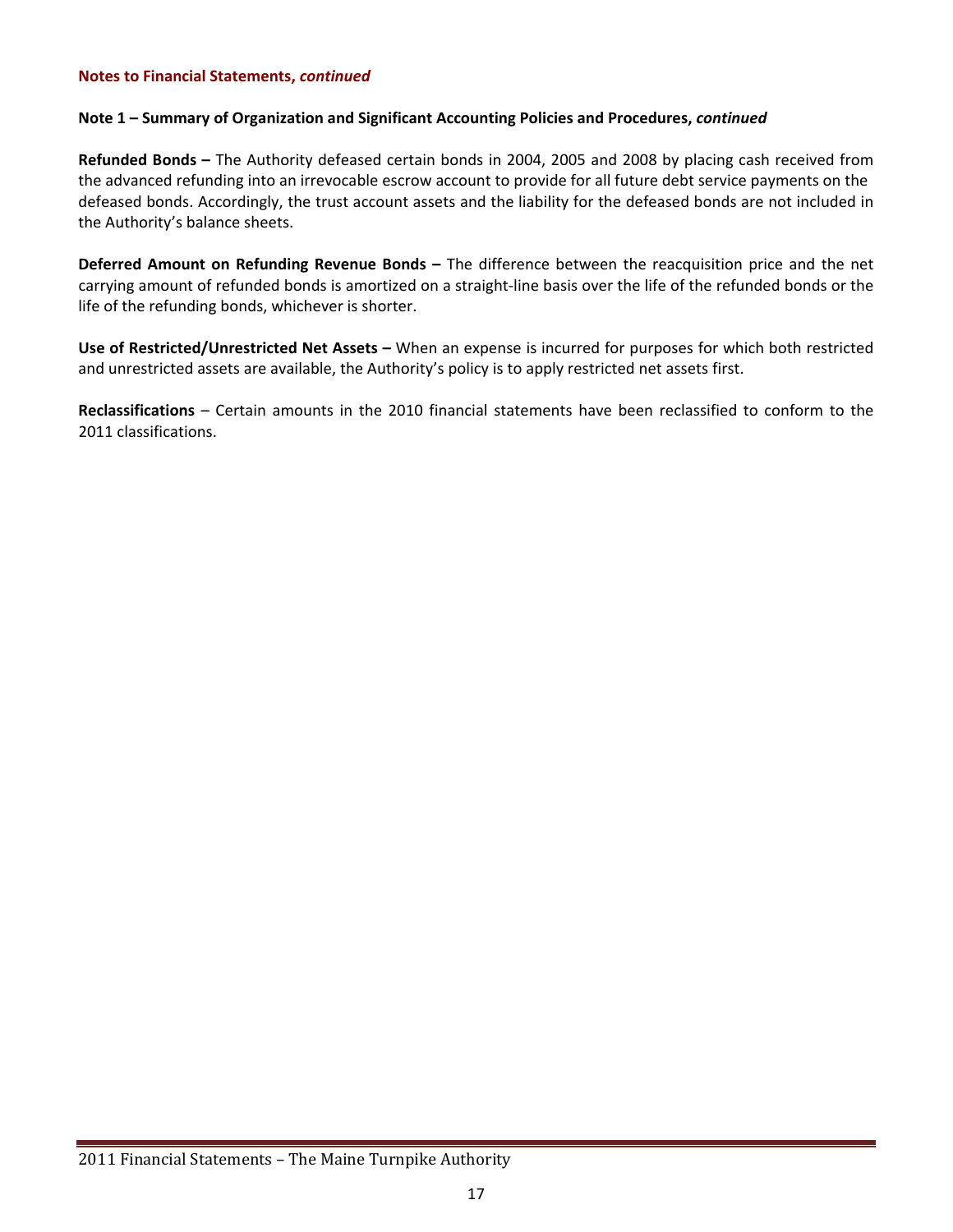#### **Note 2 – Deposits and Investments**

#### *Deposits*

*Custodial Credit Risk‐Authority Deposits:* For deposits, custodial credit risk is the risk that in the event of a bank failure, the Authority's deposits may not be returned to it. As of December 31, 2011, the Authority reported deposits of \$616,502 with a bank balance of \$643,726. The entire balance of \$643,726 was covered by the F.D.I.C. (\$312,171) or by additional insurance purchased on behalf of the Authority by the respective banking institutions (\$331,555). As of December 31, 2010, the Authority reported deposits of \$415,952 with a bank balance of \$365,550. The entire balance of \$365,550 was covered by the F.D.I.C. (\$309,375) or by additional insurance purchased on behalf of the Authority by the respective banking institutions (\$56,175).

#### *Investments*

At December 31, 2011, the Authority had the following investments and maturities:

|                                        | <b>Fair Value</b> | <b>Less Than 1 Year</b> | 1-5 Years      |                | <b>More Than 5 Years</b> |  |
|----------------------------------------|-------------------|-------------------------|----------------|----------------|--------------------------|--|
| U.S. Government Securities             | 5,447,803 \$      | 5.447.803 \$            |                |                | $- S$                    |  |
| Federated Treasury Obligation Fund (1) | 69,702,846        |                         | Not Applicable |                |                          |  |
| <b>Total Investments</b>               | 75,150,649        | 5,447,803               |                | $\blacksquare$ |                          |  |

At December 31, 2010, the Authority had the following investments and maturities:

|                                        | <b>Fair Value</b> | <b>Less Than 1 Year</b> | 1-5 Years      |                          | <b>More Than 5 Years</b>          |
|----------------------------------------|-------------------|-------------------------|----------------|--------------------------|-----------------------------------|
| U.S. Government Securities             | 5.238.818 \$      | 5.238.818 \$            |                |                          | $- S$<br>$\overline{\phantom{0}}$ |
| Federated Treasury Obligation Fund (1) | 81,308,537        |                         | Not Applicable |                          |                                   |
| <b>Total Investments</b>               | 86,547,355        | 5,238,818               |                | $\overline{\phantom{0}}$ | $\overline{\phantom{0}}$          |

Deposits and investments are as follows:

|                                       | 2011 |            | 2010       |
|---------------------------------------|------|------------|------------|
| <b>Deposits</b>                       |      | 616.472    | 415,952    |
| Investment                            |      | 75,150,649 | 86,547,355 |
| <b>Total Deposits and Investments</b> |      | 75,767,121 | 86,963,307 |

Deposits and investments have been reported as follows in the financial statements:

| 2011       | 2010       |
|------------|------------|
| 6,068,371  | 5,658,404  |
| 27,366,833 | 41,595,681 |
| 42,331,917 | 39,709,222 |
| 75,767,121 | 86,963,307 |
|            |            |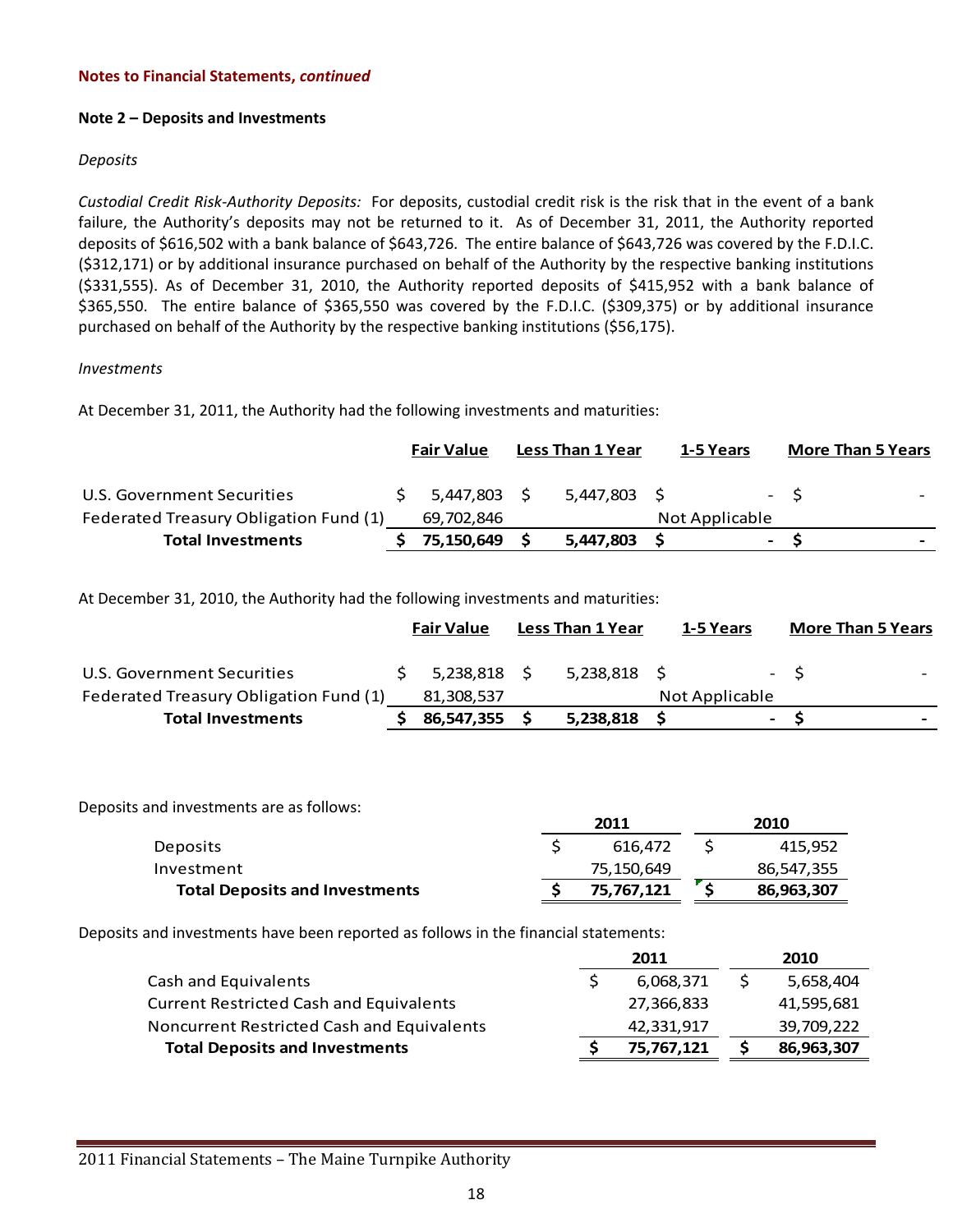#### **Note 2 – Deposits and Investments,** *continued*

*Interest Rate Risk:* The Authority's policy for investment rate risk is as follows: Portfolio maturities will provide for stability of income and reasonable liquidity; liquidity will be assured through practices ensuring that the next disbursement date is covered through maturing to be staggered to avoid undue concentration in a specific maturity sector.

Maturities selected will provide investments or marketable securities which can be sold to raise cash in a day's notice without loss of principal; and, risks of market price volatility will be controlled through maturity diversification such that aggregate price losses on instruments with maturities exceeding one year shall not be greater than coupon interest on investment income received from the balance of the portfolio.

*Credit Risk:* Maine statutes authorize the Authority to invest in obligations of the U.S. Treasury and U.S. agencies and repurchase agreements. The Authority does not have a formal policy related to credit rate risk.

*Custodial credit risk: investments –* For investments, this is the risk that in the event of failure of the counterparty, the Authority will not be able to recover the value of its investments or collateral securities that are in possession of an outside party. The Authority is authorized to invest in: obligations of the U.S. government and its agencies provided they are full faith and credit obligations fully insured or collateralized certificates of deposit at commercial banks and savings and loan associations repurchase agreements collateralized by U.S. Treasury or Agency securities; and money market mutual funds whose portfolios consist of government securities.

The Authority's investment policy is to attain a market rate of return considered reasonable under generally accepted market principles throughout budgetary and economic cycles while preserving and protecting capital in the overall portfolio thus ensuring prudent use of public funds and preservation of the public's trust. The standard of prudence to be used by investment officials shall be the "prudent investor" standard and shall be applied in the context of managing the overall portfolio. All security transactions, including collateral for repurchase agreements, entered into by the MTA shall be conducted on a "delivery vs. payment" basis. Securities will be held by a third party custodian, or Trust Department designated by the Executive Director, CFO, or Director of Finance and evidenced by safekeeping receipts.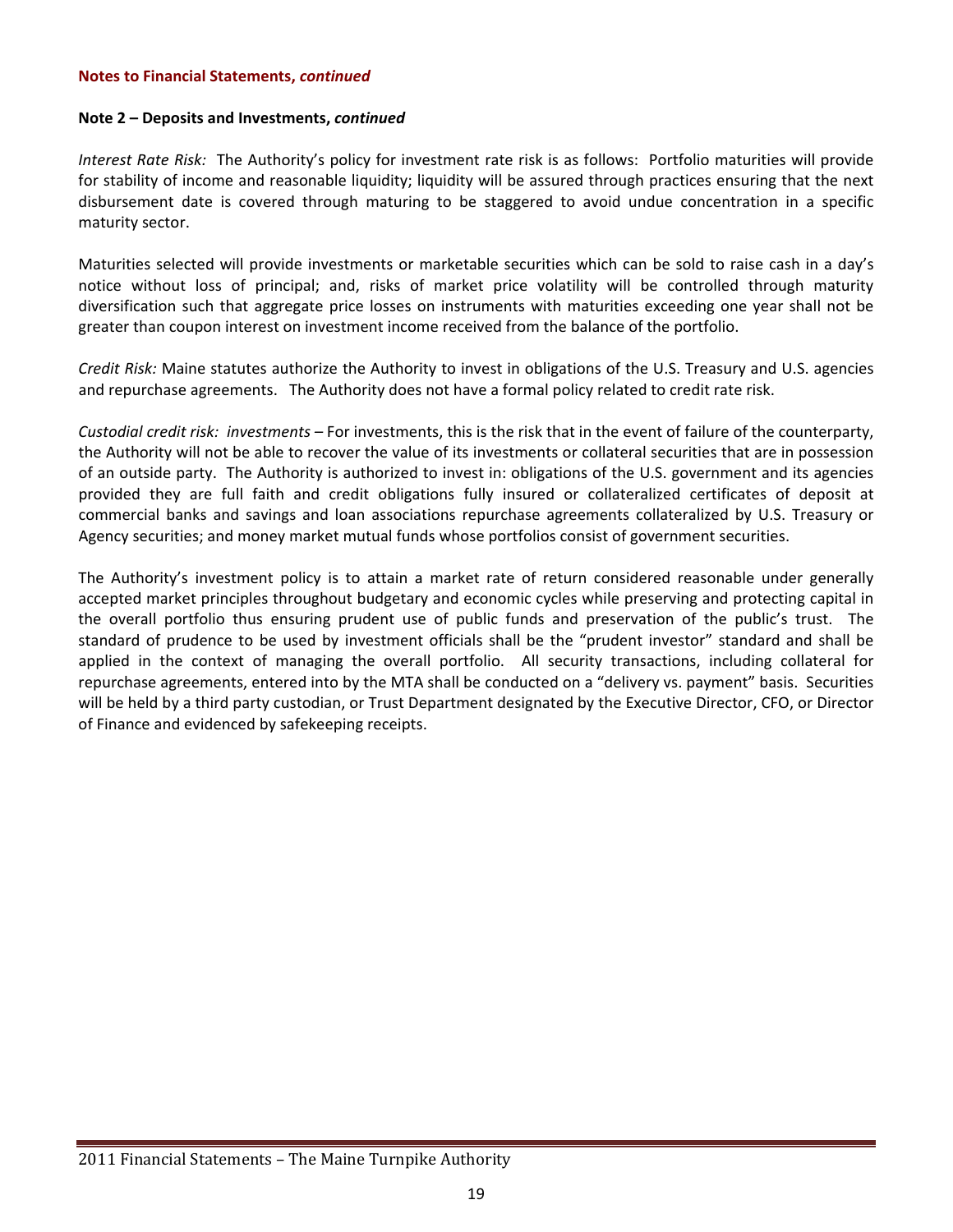## **Note 3 – Capital Assets**

A Summary of changes to capital assets for the year ended December 31, 2011 is as follows:

|                                                        | <b>Balance</b>   |                  |                  |                  | <b>Balance</b>   |
|--------------------------------------------------------|------------------|------------------|------------------|------------------|------------------|
|                                                        | 12/31/2010       | <b>Additions</b> | <b>Transfers</b> | <b>Disposals</b> | 12/31/2011       |
| <b>Capitalized Assets Not Being Depreciated (cost)</b> |                  |                  |                  |                  |                  |
| Land                                                   | 33,065,612<br>Ś. | 82,942           |                  | (7)              | 33,148,547<br>S  |
| Infrastructure                                         | 326,341,159      | 35,527           | 25,008,873       | $\overline{a}$   | 351,385,559      |
| Construction in Progress                               | 28,169,067       | 24,979,254       | (26,286,877)     |                  | 26,861,444       |
| <b>Total Capital Assets Not Being Depreciated</b>      | 387,575,838      | 25,097,723       | (1,278,004)      | (7)              | 411,395,550      |
| <b>Capitalized Assets Being Depreciated (cost)</b>     |                  |                  |                  |                  |                  |
| Land Improvements (exhaustible)                        | 8,864,847        |                  |                  |                  | 8,864,847        |
| <b>Buildings</b>                                       | 63,892,801       |                  | 156,111          |                  | 64,048,912       |
| Improvements                                           | 470,437          |                  |                  | (470, 437)       |                  |
| Machinery and Equipment                                | 45,498,708       | 1,457,680        | 1,121,893        | (653,910)        | 47,424,371       |
| <b>Total Capital Assets Being Depreciated</b>          | 118,726,793      | 1,457,680        | 1,278,004        | (1, 124, 347)    | 120,338,130      |
| <b>Less Accumulated Depreciation for:</b>              |                  |                  |                  |                  |                  |
| Land Improvements (exhaustible)                        | (5,965,847)      | (348, 241)       |                  |                  | (6,314,088)      |
| <b>Buildings</b>                                       | (15, 473, 679)   | (2, 114, 144)    |                  |                  | (17, 587, 823)   |
| Improvements                                           | (470, 437)       |                  |                  | 470,437          |                  |
| Machinery and Equipment                                | (33,552,668)     | (2,774,641)      |                  | 620,055          | (35,707,254)     |
| <b>Total Accumulated Depreciation</b>                  | (55, 462, 631)   | (5,237,026)      |                  | 1,090,492        | (59,609,165)     |
| <b>Total Capital Assets Being Depreciated, net</b>     | 63,264,162       | (3,779,346)      | 1,278,004        | (33, 855)        | 60,728,965       |
| <b>Total Capital Assets</b>                            | 450,840,000      | 21,318,377       |                  | (33, 862)        | 472,124,515<br>S |

|                                                        | <b>Balance</b> |                  |                  |                          | <b>Balance</b> |
|--------------------------------------------------------|----------------|------------------|------------------|--------------------------|----------------|
|                                                        | 12/31/2009     | <b>Additions</b> | <b>Transfers</b> | <b>Disposals</b>         | 12/31/2010     |
| <b>Capitalized Assets Not Being Depreciated (cost)</b> |                |                  |                  |                          |                |
| Land                                                   | \$32,928,339   | 138,673          | (1,400)          |                          | 33,065,612     |
| Infrastructure                                         | 326,341,159    |                  |                  |                          | 326,341,159    |
| Construction in Progress                               | 8,333,431      | 20,845,131       | (1,009,495)      |                          | 28,169,067     |
| <b>Total Capital Assets Not Being Depreciated</b>      | 367,602,929    | 20,983,804       | (1,010,895)      | $\overline{\phantom{0}}$ | 387,575,838    |
| Capitalized Assets Being Depreciated (cost)            |                |                  |                  |                          |                |
| Land Improvements (exhaustible)                        | 8,864,847      |                  |                  |                          | 8,864,847      |
| <b>Buildings</b>                                       | 64,627,643     |                  | (734, 842)       |                          | 63,892,801     |
| Improvements                                           | 470,437        |                  |                  |                          | 470,437        |
| Machinery and Equipment                                | 42,449,011     | 2,211,350        | 1,745,737        | 907,390                  | 45,498,708     |
| <b>Total Capital Assets Being Depreciated</b>          | 116,411,938    | 2,211,350        | 1,010,895        | 907,390                  | 118,726,793    |
| Less Accumulated Depreciation for:                     |                |                  |                  |                          |                |
| Land Improvements (exhaustible)                        | (5,553,604)    | (412, 243)       |                  |                          | (5,965,847)    |
| <b>Buildings</b>                                       | (13, 413, 311) | (2,060,368)      |                  |                          | (15, 473, 679) |
| Improvements                                           | (470, 437)     |                  |                  |                          | (470, 437)     |
| Machinery and Equipment                                | (31,693,033)   | (2,762,574)      |                  | (902,939)                | (33, 552, 668) |
| <b>Total Accumulated Depreciation</b>                  | (51, 130, 385) | (5,235,185)      |                  | (902, 939)               | (55, 462, 631) |
| <b>Total Capital Assets Being Depreciated, net</b>     | 65,281,553     | (3,023,835)      | 1,010,895        | 4,451                    | 63,264,162     |
| <b>Total Capital Assets</b>                            | \$432,884,482  | 17,959,969       |                  | 4,451                    | \$450,840,000  |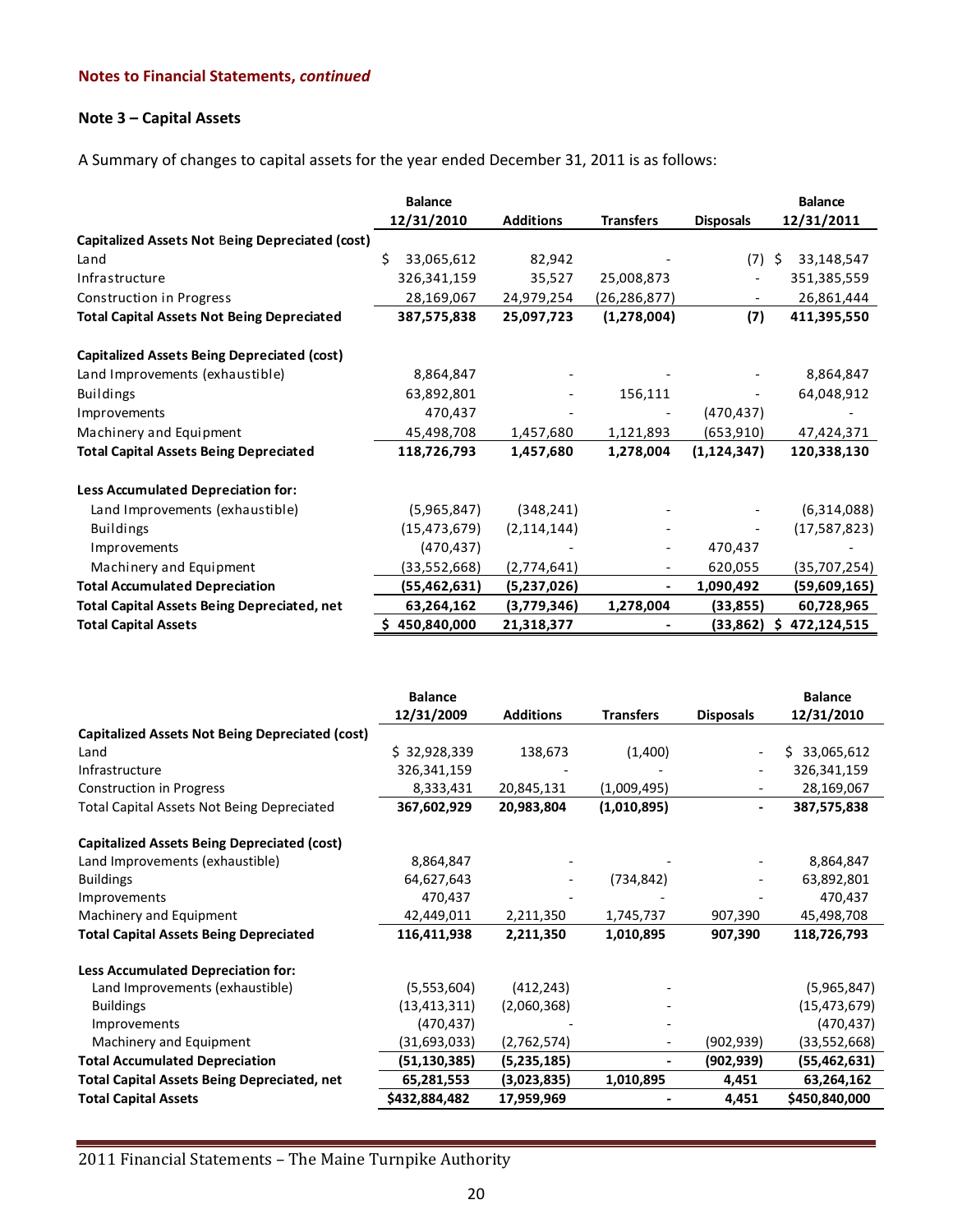#### **Note 4 – Letter of Credit**

The Authority has a \$20 million letter of credit with Bangor Savings Bank which expires on December 31, 2012. It is secured under the General Resolution solely by the Authority's Revenues (as defined therein) on a subordinated basis to the Authority's outstanding bonds and additional bonds to be issued on a senior basis, all in accordance with the Resolution. There was no outstanding balance on the letter of credit as of December 31, 2011 and 2010.

#### **Note 5 – Net Assets**

Net assets represent the difference between assets and liabilities. Net assets invested in capital assets, net of related debt consists of capital assets, net of accumulated depreciation, reduced by the outstanding balances of bonds and adding back any unspent proceeds. Net assets are reported as restricted when there are limitations imposed on their use either through the enabling legislations or through external restrictions imposed by creditors, grantors or laws or regulations of other governments. The Authority's net assets invested in capital assets, net of related debt was calculated as follows: **Years Ended December 31,**

| rears Ended December 31, |               |  |  |
|--------------------------|---------------|--|--|
| 2011                     | 2010          |  |  |
| 531,733,681              | 506,302,631   |  |  |
|                          | 25,466,180    |  |  |
| (59,609,166)             | (55,462,631)  |  |  |
| (371,485,000)            | (383,055,000) |  |  |
| 100,639,520              | 93,251,180    |  |  |
|                          |               |  |  |

#### **Note 6 – Long‐term Debt**

#### **Revenue Bonds Payable**

The Authority issues revenue bonds from time to time for the purpose of financing capital improvements and new projects. As of December 31, 2011, the Authority had the following outstanding bonds:

- \$126,000,000 of Series 2000 Revenue Bonds, issued in March 2000, to finance modernization, widening, and interchange construction and reconstruction.
- \$51,000,000 of Series 2003 Revenue Bonds, issued in May 2003, to retire the 2002 Commercial Paper Subordinated Notes and to finance various turnpike projects.
- \$115,050,000 of Series 2004 Revenue Bonds, issued in October 2004, to pay a portion of the costs of various turnpike projects and to advance refund a portion of the principal amount of the Series 1994, 1997 and 2000 bonds.
- \$76,715,000 of Series 2005 Revenue Bonds, issued in April 2005, to advance refund a portion of the principal amount of the Series 2000 bonds.
- \$50,000,000 of Series 2007 Revenue Bonds, issued in September 2007, to pay a portion of the costs of various turnpike projects.
- \$45,885,000 of Series 2008 Refunding Revenue Bonds, issued in May 2008, to advance refund principal amounts of the Series 1998 Refunding Bonds, which was called in July 2008.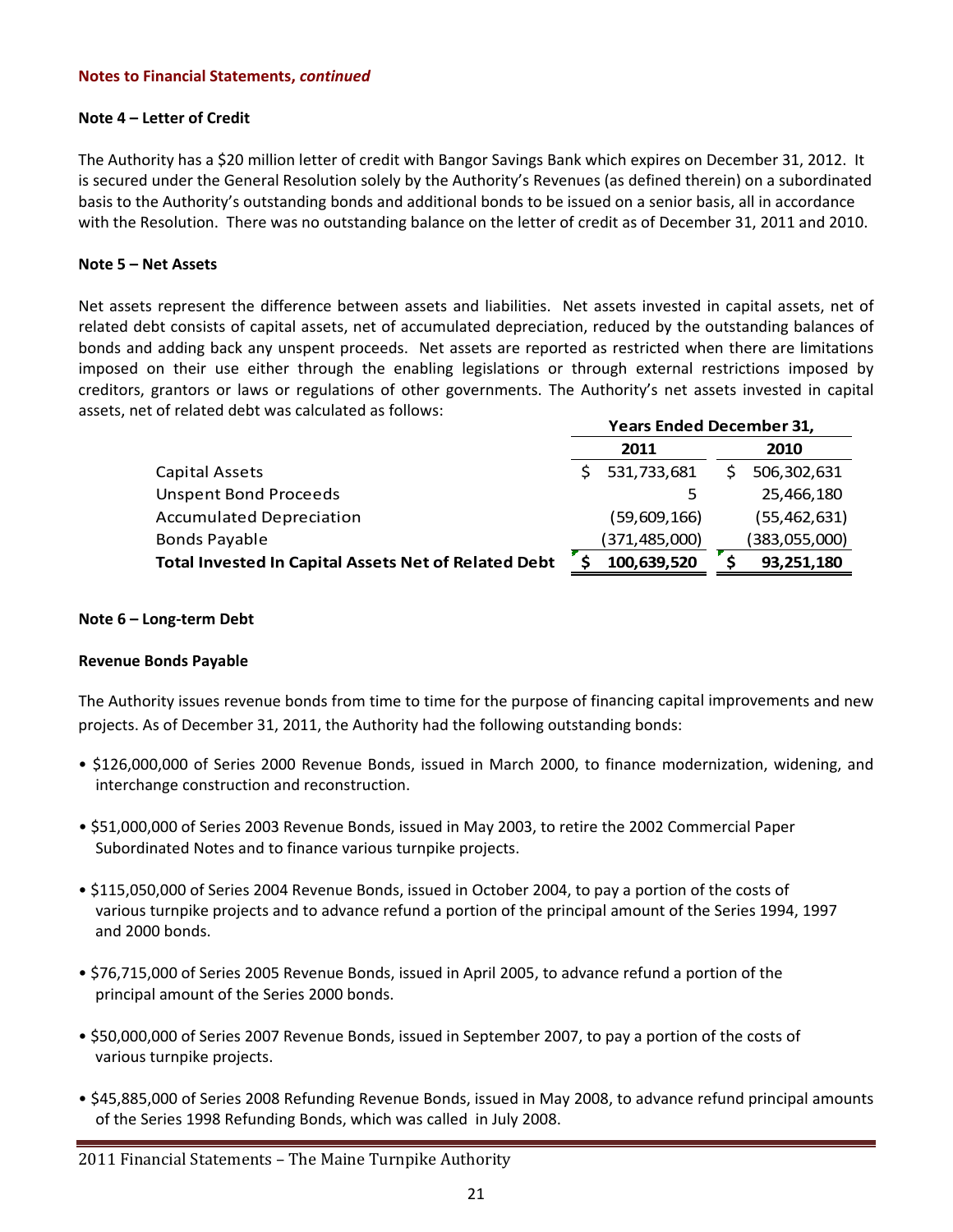#### **Note 6 – Long‐term Debt,** *continued*

• \$50,000,000 of Series 2009 Revenue Bonds, issued in February 2009, to pay a portion of the costs of various turnpike projects, interest only until 2014.

The Board of Directors authorized the Maine Turnpike Authority to proceed with the negotiations regarding the Series 2012 Revenue Bonds for the amount of \$75,000,000, expected to be issued in March of 2012, to pay a portion of the costs of various turnpike projects.

Interest on all bonds is payable semi‐annually on January 1st and July 1st of each year. The bonds will mature on July 1st in the years and principal amounts noted below:

| <b>Issue</b> | <b>Amount Issued</b> | <b>Maturity Date</b> | <b>Interest Rate</b> | <b>Balance 12/31/2011</b> |
|--------------|----------------------|----------------------|----------------------|---------------------------|
| Series 2000  | 126,000,000          | 7/1/2007 - 2012      | 5.00-5.30%           | 795,000                   |
| Series 2003  | 51,000,000           | 7/1/2011 - 2033      | 3.50-5.25%           | 49,730,000                |
| Series 2004  | 115,050,000          | 7/1/2005 - 2030      | $3.00 - 5.25 %$      | 105,430,000               |
| Series 2005  | 76,715,000           | 7/1/2006 - 2030      | 3.00-5.125%          | 76,030,000                |
| Series 2007  | 50,000,000           | 7/1/2013 - 2037      | 3.75-5.25%           | 50,000,000                |
| Series 2008  | 45,885,000           | 7/1/2010 - 2018      | 3.00-5.00%           | 39,500,000                |
| Series 2009  | 50,000,000           | $7/1/2014 - 2038$    | 3.00-6.00%           | 50,000,000                |
|              | 371,485,000          |                      |                      |                           |

Requirements for the repayment of the outstanding revenue bonds are as follows:

|               | <b>Principal</b> | <b>Interest</b>  |                   |
|---------------|------------------|------------------|-------------------|
|               |                  |                  |                   |
| 2012          | 11,955,000       | 18,803,238       | 30,758,238        |
| 2013          | 13,575,000       | 18,237,809       | 31,812,809        |
| 2014          | 15,425,000       | 17,581,859       | 33,006,859        |
| 2015          | 16,155,000       | 16,841,996       | 32,996,996        |
| 2016          | 16,895,000       | 16,100,321       | 32,995,321        |
| 2017-2021     | 76,500,000       | 68,207,039       | 144,707,039       |
| 2022-2026     | 83,450,000       | 49,349,119       | 132,799,119       |
| 2027-2031     | 91,220,000       | 26,019,106       | 117,239,106       |
| 2032-2036     | 35,965,000       | 8,557,138        | 44,522,138        |
| 2037-2038     | 10,345,000       | 807,825          | 11,152,825        |
| <b>Totals</b> | 371,485,000      | 240,505,450<br>S | \$<br>611,990,450 |
|               |                  |                  |                   |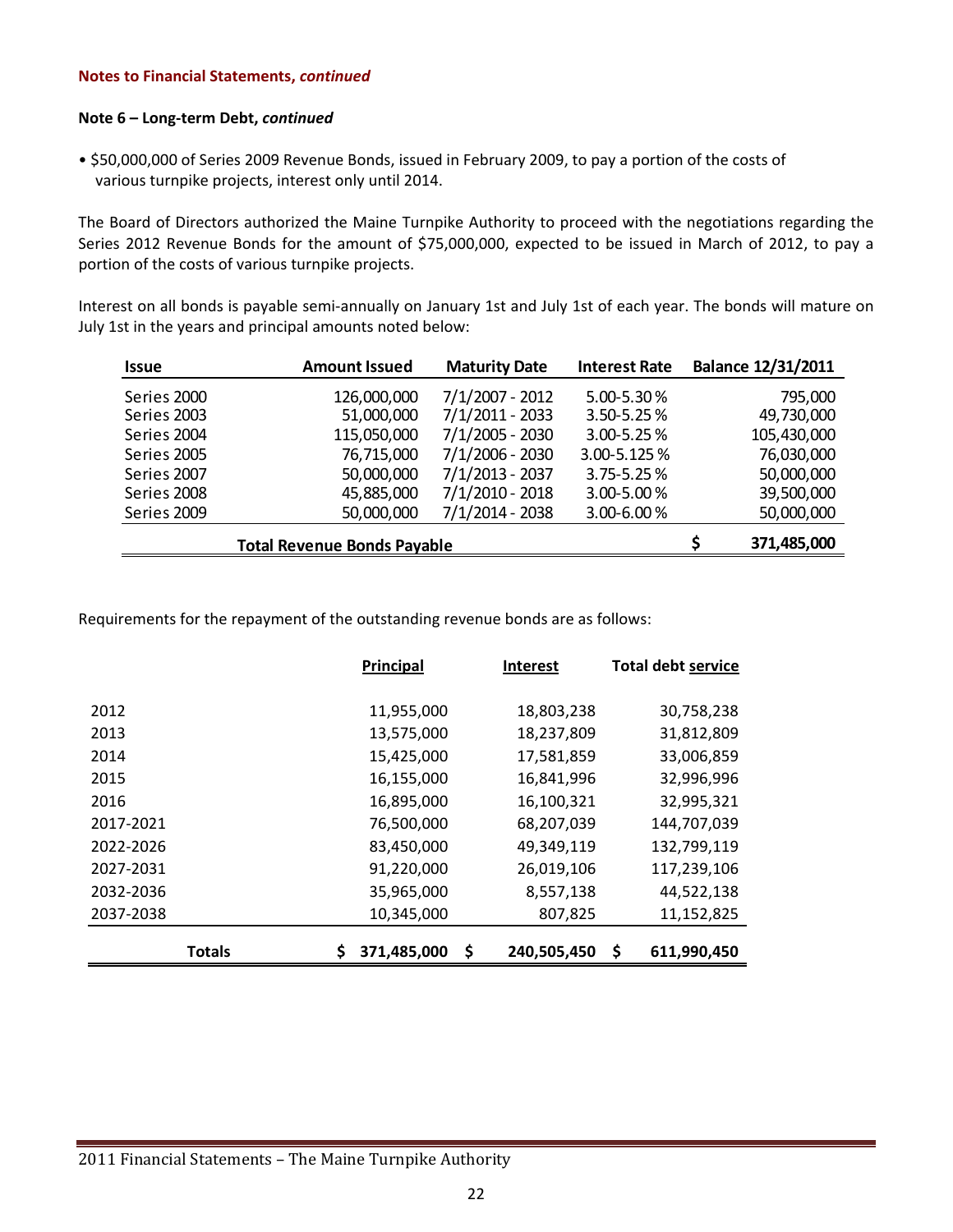#### **Note 6 – Long‐term Debt,** *continued*

A summary of changes in revenue bonds is as follows:

|               | 12/31/10                | <b>Additions</b>         | <b>Reductions</b>  | 12/31/11    |
|---------------|-------------------------|--------------------------|--------------------|-------------|
|               |                         |                          |                    |             |
| Series 2000   | 4,035,000               |                          | (3, 240, 000)      | 795,000     |
| Series 2003   | 51,000,000              |                          | (1, 270, 000)      | 49,730,000  |
| Series 2004   | 107,670,000             |                          | (2, 240, 000)      | 105,430,000 |
| Series 2005   | 76,155,000              |                          | (125,000)          | 76,030,000  |
| Series 2007   | 50,000,000              | $\overline{\phantom{a}}$ |                    | 50,000,000  |
| Series 2008   | 44,195,000              |                          | (4,695,000)        | 39,500,000  |
| Series 2009   | 50,000,000              |                          |                    | 50,000,000  |
|               |                         |                          |                    |             |
| <b>Totals</b> | \$<br>383,055,000<br>\$ | -                        | \$ (11,570,000) \$ | 371,485,000 |

#### **Special Obligation Bonds Payable**

• \$19,480,000 of Series 2008 Special Obligation Refunding Bonds, issued in May 2008, to refund all of the Authority's outstanding Series 1998 Special Obligation Bonds. The Special Obligation Refunding Bonds are subordinate to the outstanding Revenue Bonds and were originally issued in 1996.

| <b>Issue</b> |                                               | <b>Amount Issued</b> | <b>Maturity Date</b>       | <b>Interest Rate</b> | <b>Balance 12/31/2011</b> |
|--------------|-----------------------------------------------|----------------------|----------------------------|----------------------|---------------------------|
|              |                                               |                      |                            |                      |                           |
| Series 2008  |                                               |                      | 19,480,000 7/1/2009 - 2018 | 3.00-4.00 %          | 14,890,000                |
|              |                                               |                      |                            |                      |                           |
|              | <b>Total Special Obligation Bonds Payable</b> |                      |                            |                      | 14,890,000                |

Requirements for the repayment of the outstanding special obligation bonds are as follows:

|               |                  |                 | <b>Total Debt</b> |
|---------------|------------------|-----------------|-------------------|
|               | <b>Principal</b> | <b>Interest</b> | <b>Service</b>    |
| 2012          | 1,900,000        | 562,463         | 2,462,463         |
| 2013          | 1,985,000        | 478,400         | 2,463,400         |
| 2014          | 2,045,000        | 413,888         | 2,458,888         |
| 2015          | 2,120,000        | 342,313         | 2,462,313         |
| 2016          | 2,195,000        | 268,113         | 2,463,113         |
| 2017-2018     | 4,645,000        | 280,600         | 4,925,600         |
| <b>Totals</b> | \$<br>14,890,000 | Ŝ.<br>2,345,777 | 17,235,777        |
|               |                  |                 |                   |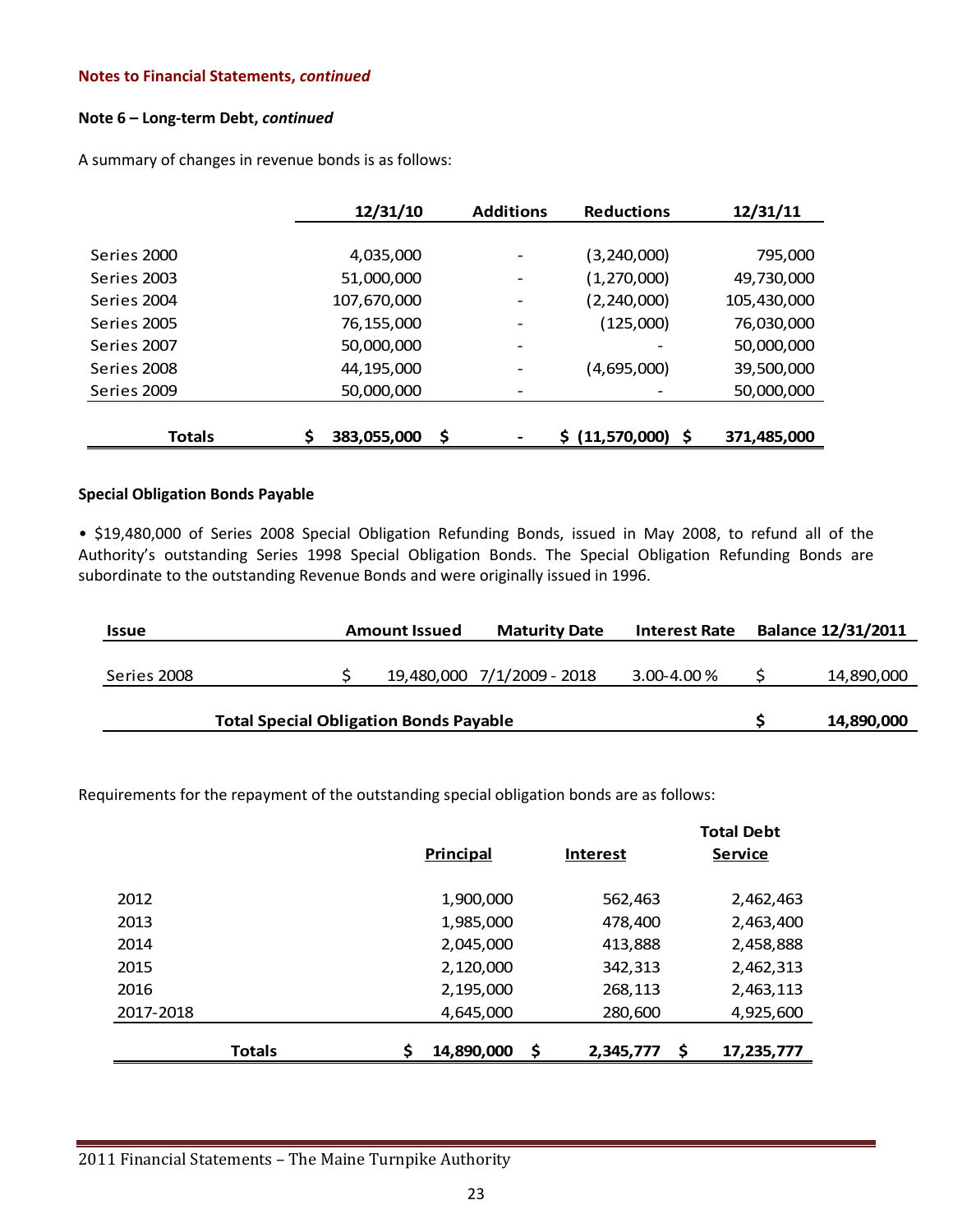#### **Note 6 – Long‐term Debt,** *continued*

A summary of changes in special obligation bonds is as follows:

|               | 12/31/10   | <b>Additions</b> | <b>Reductions</b> | 12/31/11   |
|---------------|------------|------------------|-------------------|------------|
|               |            |                  |                   |            |
| Series 2008   | 16,735,000 |                  | (1,845,000)       | 14,890,000 |
|               |            |                  |                   |            |
| <b>Totals</b> | 16,735,000 |                  | (1,845,000)       | 14,890,000 |

Revenue and Special Obligation long-term liability for the year ended December 31, 2011, was as follows:

|                                      |             |                               |                   |             | Due within one   |
|--------------------------------------|-------------|-------------------------------|-------------------|-------------|------------------|
|                                      | 12/31/2010  | <b>Additions</b>              | <b>Reductions</b> | 12/31/2011  | year             |
|                                      |             |                               |                   |             |                  |
| Revenue Bonds                        | 383,055,000 | S<br>$\overline{\phantom{0}}$ | $(11,570,000)$ \$ | 371,485,000 | 11,955,000<br>S. |
| <b>Special Obligation Bonds</b>      | 16,735,000  |                               | (1,845,000)       | 14,890,000  | 1,900,000        |
| <b>Subtotal</b>                      | 399,790,000 | $\blacksquare$                | (13, 415, 000)    | 386,375,000 | 13,855,000       |
| Adjustment for Unamortized Balances: |             |                               |                   |             |                  |
| Premium / Discounts                  | 15,857,702  | $\qquad \qquad \blacksquare$  | (1,721,915)       | 14,135,787  |                  |
| Deferred Loss on Refunding           | (3,841,045) |                               | 386,067           | (3,454,978) |                  |
| Total                                | 411,806,657 | S<br>$\blacksquare$           | (14,750,848) \$   | 397,055,809 | 13,855,000       |

Revenue and Special Obligation long-term liability for the year ended December 31, 2010, was as follows:

|                                      | 12/31/2009    |    | <b>Additions</b>         | <b>Reductions</b>                | 12/31/2010    | Due within<br>one year |
|--------------------------------------|---------------|----|--------------------------|----------------------------------|---------------|------------------------|
|                                      |               |    |                          |                                  |               |                        |
| Revenue Bonds                        | \$390,115,000 | -S | $\sim$                   | (7,060,000)                      | \$383,055,000 | \$11,570,000           |
| Special Obligation Bonds             | 18,530,000    |    |                          | (1,795,000)                      | 16,735,000    | 1,845,000              |
| <b>Subtotal</b>                      | 408,645,000   |    |                          | (8,855,000)                      | 399,790,000   | 13,415,000             |
| Adjustment for Unamortized Balances: |               |    |                          |                                  |               |                        |
| Premium / Discounts                  | 17,554,137    |    | $\overline{\phantom{a}}$ | (1,696,435)                      | 15,857,702    |                        |
| Deferred Loss on Refunding           | (4,227,112)   |    |                          | 386,067                          | (3,841,045)   |                        |
| <b>Total</b>                         | \$421,972,025 | S  |                          | \$(10, 165, 368) \$411, 806, 657 |               | \$13,415,000           |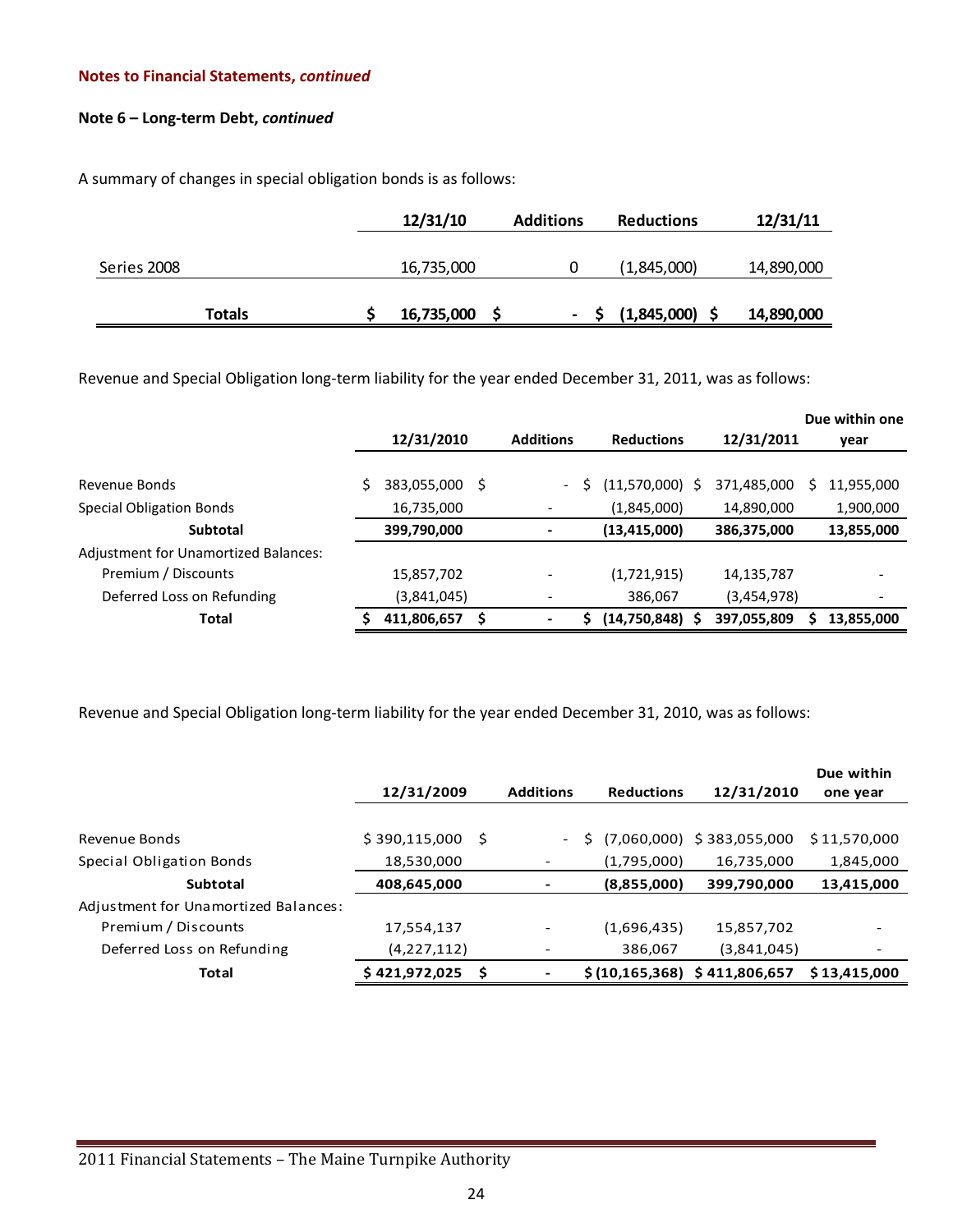#### **Note 7 – Debt Service Reserve Fund**

The general bond resolution requires the Authority to fund the Debt Service Reserve Requirement with cash and investments or with a surety policy or letter of credit. In order to satisfy this requirement, the Authority acquired surety policies issued by Financial Guaranty Insurance Company (FGIC), Financial Security Assurance, Inc (FSA), MBIA Insurance Company and AMBAC Assurance Corporation. The surety policies cover various series and terminate on various dates in the future. A summary of the surety policies purchased is as follows:

| <b>Debt Service Reserve</b> |                                                    |                    |                |
|-----------------------------|----------------------------------------------------|--------------------|----------------|
| <b>Fund Surety Policy</b>   |                                                    | <b>Termination</b> | <b>Maximum</b> |
| Provider                    | <b>Series Availability</b>                         | Date               | Amount         |
| <b>MBIA</b>                 | 1994 and 1997                                      | July 1, 2018 \$    | 5,263,254      |
| <b>FGIC</b>                 | 2000                                               | July 1, 2012       | 4,871,788      |
| Ambac                       | 2003                                               | July 1, 2033       | 1,893,884      |
| <b>FSA</b>                  | 2004                                               | July 1, 2030       | 1,781,929      |
| <b>MBIA</b>                 | All Turnpike Revenue Bonds<br>Issued Prior to 2004 | July 1, 2018       | 12,029,000     |
| Ambac                       | All Turnpike Revenue Bonds                         | July 1, 2030       | 4,871,359      |
| <b>FSA</b>                  | All Turnpike Revenue Bonds                         | July 1, 2018       | 2,308,902      |

Each of the providers of the Debt Service Reserve Fund surety policies was rated Aaa by Moody's and AAA by Standard & Poor's (S&P) at the time of issuance of its respective policy. However, each of MBIA, FGIC , Ambac and FSA have been downgraded significantly as a result of their exposure to the sub‐prime mortgage risk and do not maintain ratings by Moody's and S&P at least equal to the ratings on the Authority's outstanding revenue bonds.

Accordingly, each of the policies from MBIA, FGIC, Ambac and FSA, while still in effect, no longer qualify under the general bond resolution to meet the Debt Service Reserve Fund requirement.

Currently, the Debt Service Reserve requirement is \$16,633,867, which is one half of maximum annual debt service (MADS). In response to the downgrades of MBIA, FGIC, Ambac and FSA, the Authority has funded the Debt Service Reserve Fund of \$16,633,867 with cash, keeping the Authority in compliance with its bond resolution requirement of funding one half of MADS.

#### **Note 8 – Maine Public Employees Retirement System (MainePERS) – Consolidated Retirement Pension Plan**

**Plan Description** – The Authority participates in the Maine Public Employees Retirement System, a multiple‐ employer defined benefits pension plan, which covers substantially all employees. The MainePERS provides retirement, disability and death benefits to plan participants and beneficiaries. Employees are eligible for normal retirement upon attaining age sixty and early retirement after completing twenty‐five or more years of service.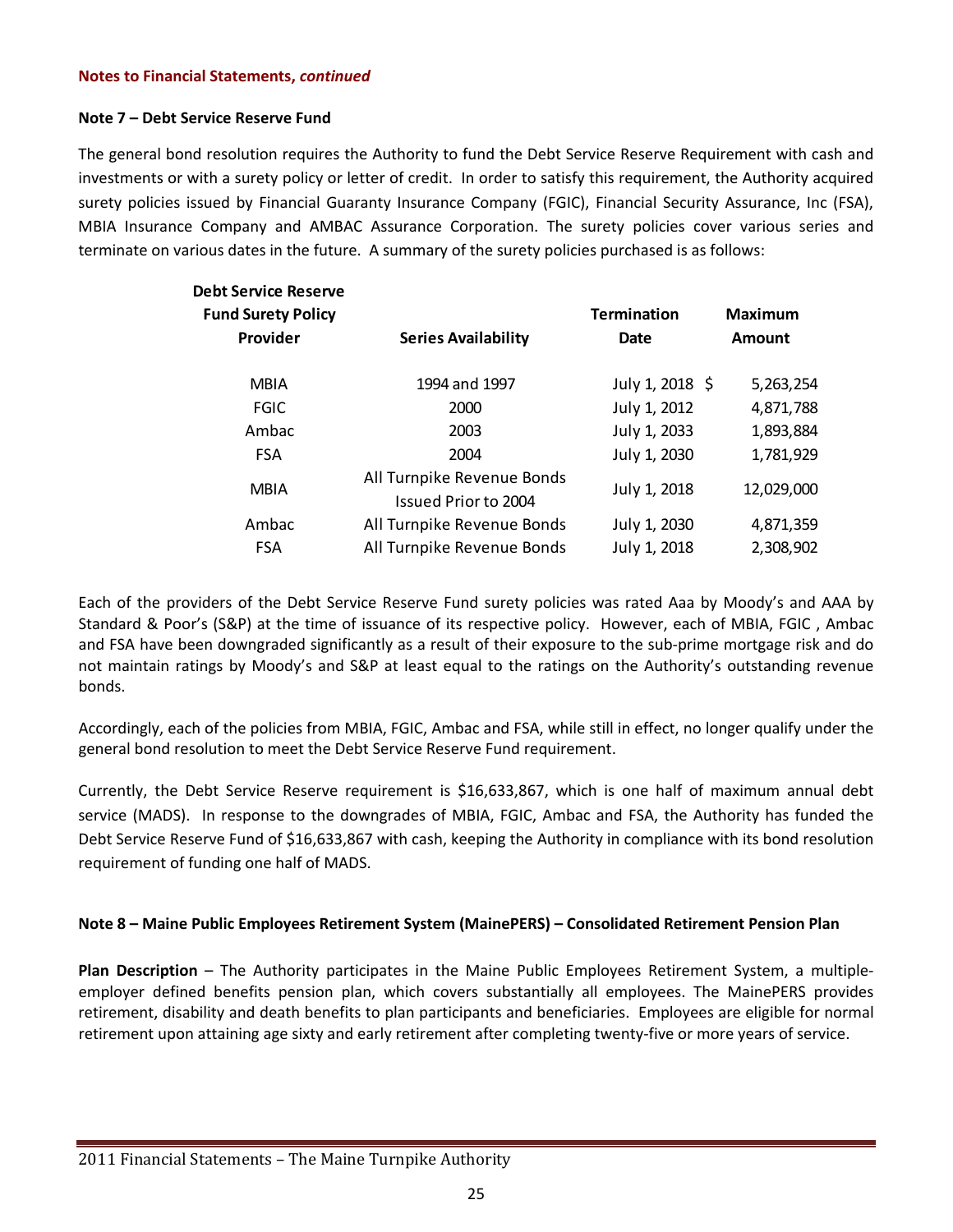#### **Note 8 – Maine Public Employees Retirement System (MainePERS) – Consolidated Retirement Pension Plan,** *continued*

**Funding Policy** – Plan participants are required to contribute 6.5% of their annual compensation and the Authority is required to contribute at an actuarially determined rate. The current rate is 4% of employee earned compensation.

The Maine Turnpike Authority's contributions to MainePERS were approximately \$1,315,433, \$1,160,575 and \$1,087,032 for the years ended December 31, 2011, 2010 and 2009, respectively.

#### **Note 9 – Operating Lease**

In 2006, the Authority entered into lease agreements with HMS Host and CN Brown to operate its five service plazas on the Turnpike. The cost to construct these service plazas was \$34,847,308. The lease agreement with HMS Host provides a guaranteed minimum rent of \$3,050,000. In addition, the Authority received contingent rentals of \$418,983 and \$3,090,178 in 2011 and 2010, respectively. In 2010, the Authority waived the minimum rent requirement for HMS Host, therefore they were only responsible to pay the contingent rent that year. The lease agreement with CN Brown provides for contingent rent based on sales. The Authority received \$792,798 and \$806,093 in contingent rentals from CN Brown in 2011 and 2010, respectively.

Future minimum rentals to be received under the HMS Host lease as of December 31, 2011 are as follows:

| Total       | 77,775,000 |
|-------------|------------|
|             |            |
| 2033 - 2037 | 13,725,000 |
| 2028 - 2032 | 15,250,000 |
| 2023 - 2027 | 15,250,000 |
| 2018 - 2022 | 15,250,000 |
| 2017        | 3,050,000  |
| 2016        | 3,050,000  |
| 2015        | 3,050,000  |
| 2014        | 3,050,000  |
| 2013        | 3,050,000  |

#### **Note 10 – Other Post Employment Benefits (OPEB)**

The Governmental Accounting Standards Board (GASB) Statement Number 45, *Accounting and Financial Reporting by Employers for Postemployment Benefits Other Than Pensions*, was implemented, as required, by the MTA on January 1, 2008. Under this pronouncement, it requires that the long-term cost of retirement health care and obligations for other postemployment benefits be determined on an actuarial basis and reported similar to pension plans.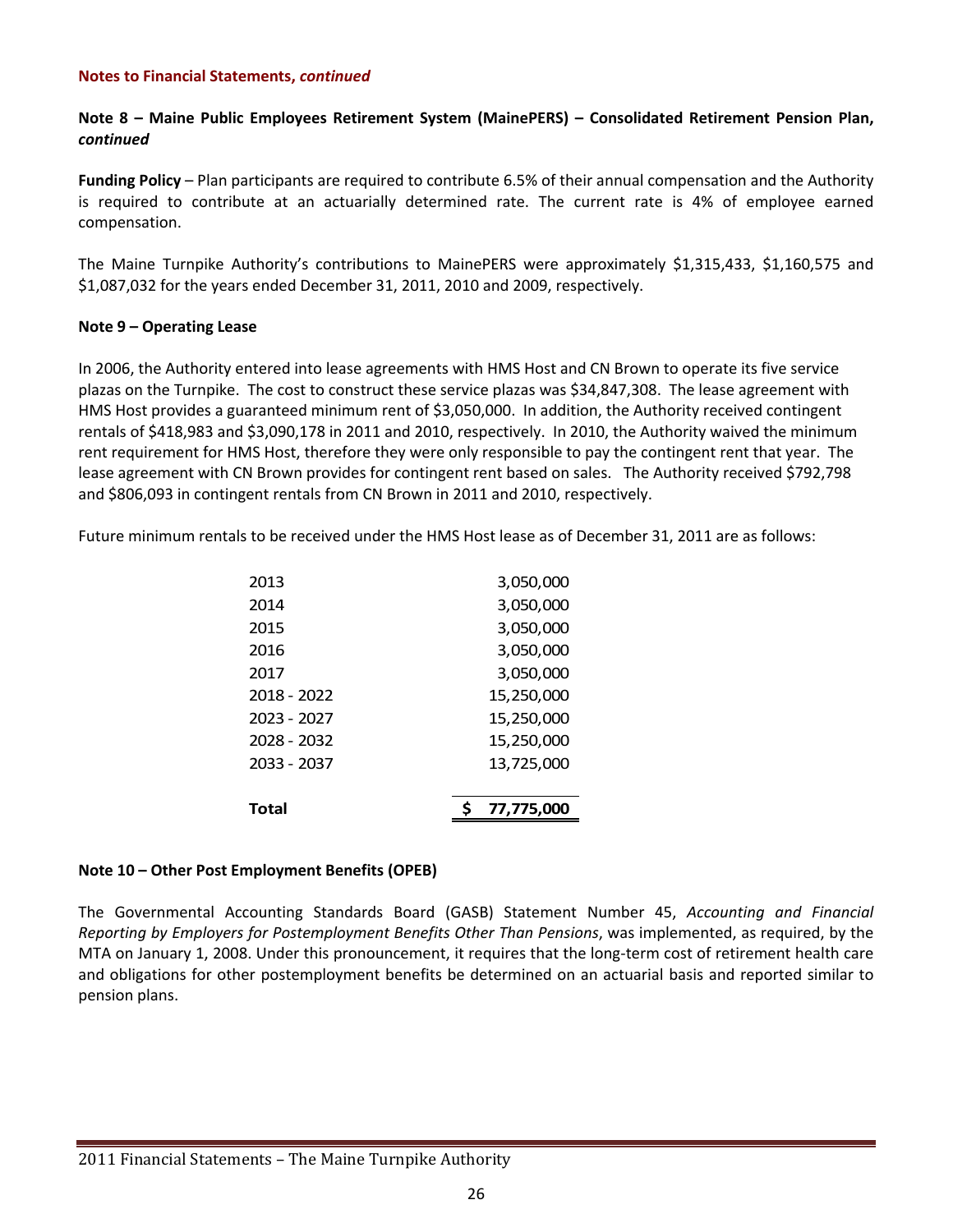#### **Note 10 – Other Post Employment Benefits (OPEB),** *continued*

*Plan Descriptions.*  In addition to providing pension benefits, the Authority provides health care benefits for certain retired employees. Eligibility to receive health care benefits follows the same requirements as MainePERS. Eligible retirees receive 100% paid health benefit coverage, Anthem POS plan until age 65 or Medicare Advantage plan at the age of 65. The Authority paid approximately \$1,083,921 of insurance contributions for approximately 222 retirees for the year end December 31, 2011. Benefit provisions are established and amended through negotiations between the Authority and the respective unions.

GASB Statement Number 45 requires the Authority to perform an actuarial analysis of its OPEB costs. In December 2010, the Authority entered into a contract with an external consultant to assist in the determination and valuation of the Authority's OPEB liability for 2010 and 2011. The most recent OPEB liability actuarial valuation was completed by the consultant in February 2011.

*Funding Policy and Annual OPEB Cost.* GASB Statement Number 45 does not mandate the prefunding of post employment benefit liabilities. The Authority currently plans to only partially fund (on a pay-as-you-go) the annual required contribution (ARC), an actuarially determined rate in accordance with the parameters of GASB Statement Number 45. The ARC represents a level of funding that, if paid on an ongoing basis, is projected to cover normal cost each year and amortize any unfunded actuarial liabilities over a period not to exceed thirty years.

The following table represents the OPEB costs for the year, the amount contributed and changes in the OPEB plan:

|                                         | <b>Years Ended December 31,</b> |             |   |           |  |
|-----------------------------------------|---------------------------------|-------------|---|-----------|--|
|                                         | 2011                            |             |   | 2010      |  |
| <b>Normal Cost</b>                      |                                 | 1,582,000   | S | 1,532,000 |  |
| <b>UAAL</b> amortization                |                                 | 2,190,000   |   | 2,022,000 |  |
| Annual Required Contribution/OPEB Cost  |                                 | 3,772,000   |   | 3,554,000 |  |
| Contributions Made (Pay-As-You-Go)      |                                 | (1,084,000) |   | (949,000) |  |
| Increase in Net OPEB Obligation         |                                 | 2,688,000   |   | 2,605,000 |  |
| Net OPEB Obligation - Beginning of Year |                                 | 6,971,000   |   | 4,366,000 |  |
| Net OPEB Obligation - End of Year       |                                 | 9,659,000   |   | 6,971,000 |  |

The Authority's annual OPEB cost, the percentage of annual OPEB cost contributed to the plan, and the net OPEB obligation was as follows:

|                                                                         | <b>Years Ended December 31,</b> |            |   |            |
|-------------------------------------------------------------------------|---------------------------------|------------|---|------------|
|                                                                         |                                 | 2011       |   | 2010       |
| Annual Required Contribution (ARC)                                      | S                               | 3,772,000  | Ş | 3,554,000  |
| Actual Contributions (Pay-As-You-Go)                                    |                                 | 1,084,000  |   | 949,000    |
| Percentage Contributed                                                  |                                 | 28.7%      |   | 26.7%      |
| <b>Actuarial Accrued Liability</b>                                      | Ś.                              | 48,563,000 | Ś | 48,563,000 |
| Plan Assets                                                             |                                 |            |   |            |
| Unfunded Actuarial Accrued Liability                                    |                                 | 48,563,000 |   | 48,563,000 |
| Covered payroll                                                         | S                               | 20,093,000 | Ś | 19,699,000 |
| Unfunded actuarial accrued liability as a percentage of covered payroll |                                 | 241.7%     |   | 246.5%     |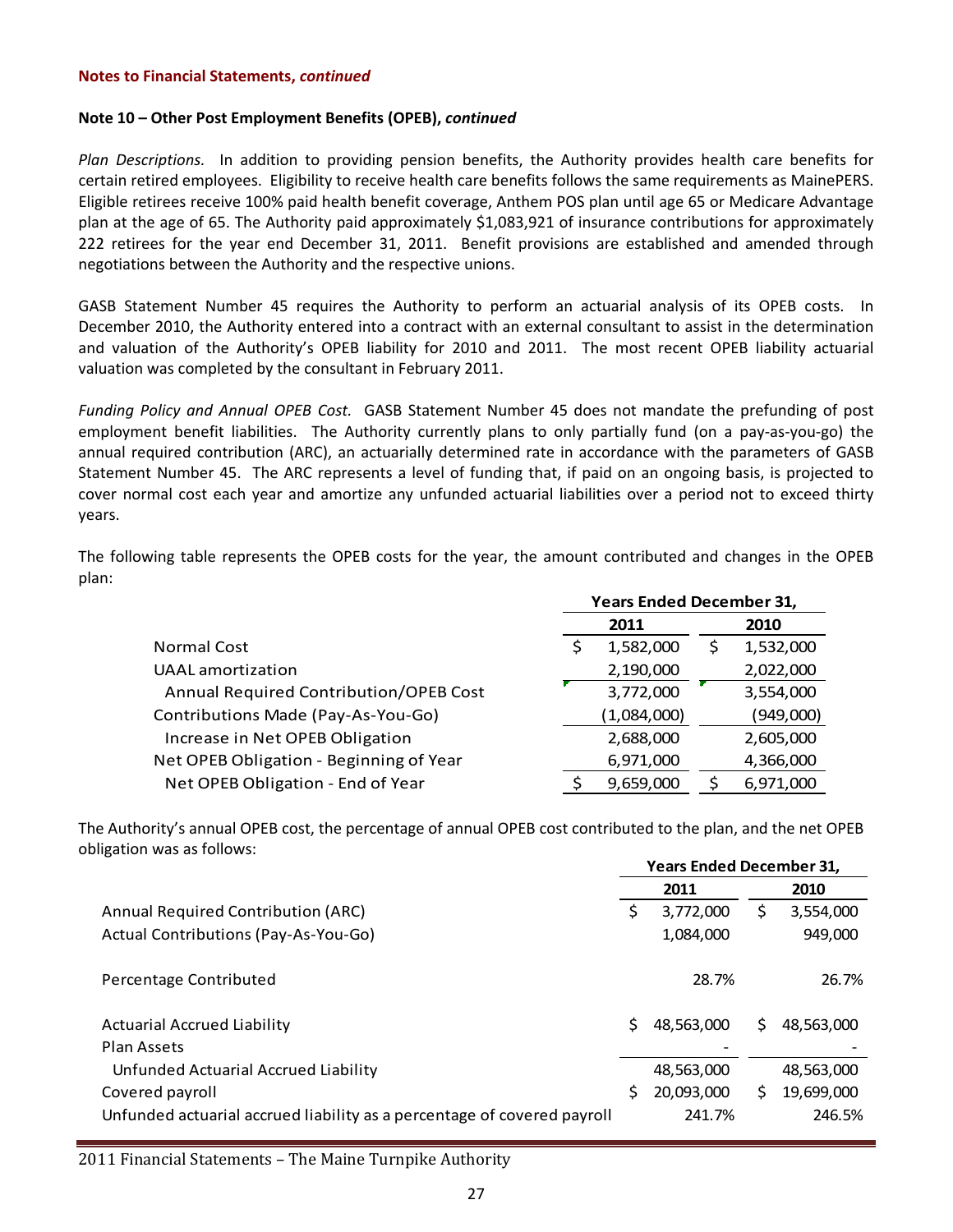#### **Note 10 – Other Post Employment Benefits (OPEB),** *continued*

For the year ended December 31, 2009 the ARC was \$3,111,000, the actual contribution was \$809,000 and the percentage contributed was 26.0%.

Actuarial valuations involve estimates of the value of reported amounts and assumptions about the probability of events in the future. Amounts determined regarding the funded status of the plan and the annual required contributions of the employer are subject to continual revision as actual results are compared to past expectations and new estimates are made about the future. The required schedule of funding progress presented as required supplementary information provides multiyear trend information that shows whether the actuarial value of plan assets is increasing or decreasing over time relative to the actuarial accrued liability for benefits.

*Actuarial Methods and Assumptions.*  Projections of benefits are based on the substantive plan (the plan as understood by the employer and plan members) and include the types of benefits in force at the valuation date and the pattern of sharing benefit costs between the Authority and plan members at that point. Actuarial calculations reflect a long‐term perspective and employ methods and assumptions that are designed to reduce short-term volatility in actuarial accrued liabilities and the actuarial value of plan assets. Significant methods and assumptions were as follows:

|                               | 2011             | 2010                                              |
|-------------------------------|------------------|---------------------------------------------------|
| Actuarial valuation date      | 1/1/11           | 1/1/11                                            |
| Actuarial cost method         | Entry age normal | Entry age normal                                  |
| Amortization method           |                  | Level percent of payroll Level percent of payroll |
| Remaining amortization period | 30 years         | 30 years                                          |
| Actuarial assumptions:        |                  |                                                   |
| Investment rate of return     | 4.5%             | 4.5%                                              |
| Projected salary increases    | 2.0%             | 3.3%                                              |
| Healthcare inflation rate     | $4.5\% - 9.5\%$  | $4.5\% - 9.5\%$                                   |

#### **Note 11 – Union Contract**

The Authority has an agreement with the Maine State Employees Association, which covers Supervisors and Employees, which expired on December 31, 2011. The Authority is currently negotiating with the union to execute a new contract.

#### **Note 12 – Commitments and Contingencies**

The Authority is a defendant in various lawsuits. Although the outcomes of the lawsuits are not presently determinable, it is the belief of the Authority's legal counsel that any settlement or damages assessed would be covered by insurance, and therefore should not have a material adverse effect on the Authority's financial condition.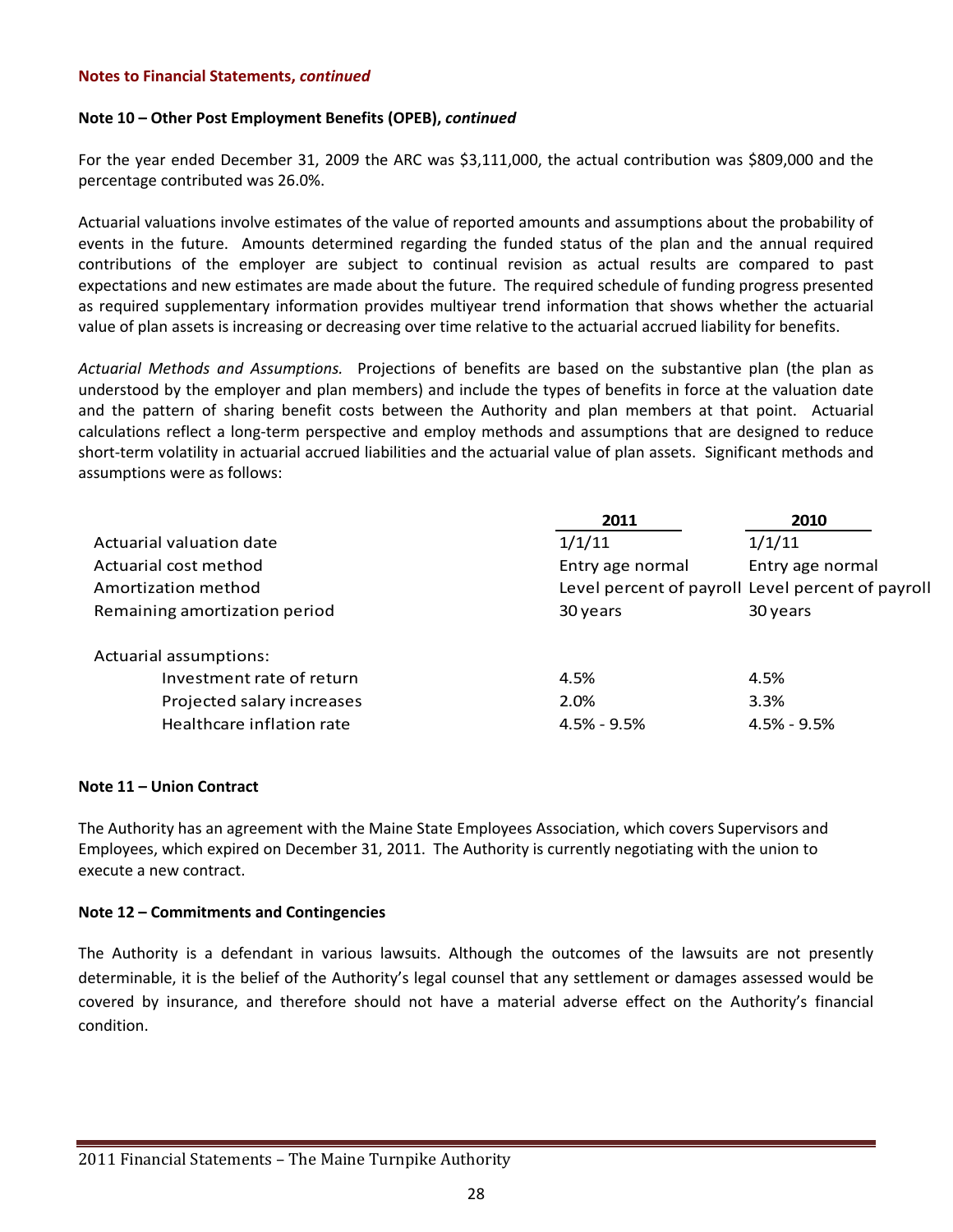#### **Note 12 – Commitments and Contingencies,** *continued*

Commitments on outstanding construction projects for improvements and maintenance totaled approximately \$8,442,743 and \$12,610,437 as of 12/31/2011 and 12/31/2010, respectively.

As a result of recent changes to enabling legislation, the Authority is potentially obligated to provide 5% of its annual operating revenues to the Maine Department of Transportation (MDOT). The Authority has incurred and expects to continue to incur significant expenses from construction projects that will be of mutual benefit to the MDOT and accordingly has met its obligation to the MDOT.

#### **Note 13 – Risk Management**

The Authority is exposed to various risks of loss related to theft of, damage to and destruction of assets, errors and omissions and natural disasters for which the Authority is insured through various commercial insurance carriers. As required by the Authority's contract with its bondholders, the Authority's consulting engineer certifies each year that insurance limits and coverage adequately protect the properties, interests, and operations of the Authority. Claims expenditure, liabilities and reserves are reported when it is probable that a loss has occurred and the amount of the loss can be reasonably estimated.

The Authority is self-insured for its workers' compensation liability. The program provides coverage for up to a maximum of \$1,000,000 for each workers' compensation claim and \$25,000,000 in the aggregate. In addition, the Authority purchases excess workers' compensation insurance to limit its financial risk. The Authority is responsible for claims made up to \$750,000 per covered claim. Reserves are estimated at one hundred percent of expected expenditures. Settled claims have not exceeded the commercial coverage in any of the past three years.

The following summarizes the claims activity with respect to the Authority's self-insured workers' compensation program:

|                                                               | <u>2011</u>          |   | 2010                 |
|---------------------------------------------------------------|----------------------|---|----------------------|
| Unpaid Claims as of January 1                                 | \$<br>1,791,092      | S | 1,582,004            |
| <b>Incurred Claims</b>                                        | 173,031              |   | 596,434              |
| <b>Total Claim Payments</b>                                   | 442,773              |   | 387,346              |
| <b>Current Claims Liability</b><br>Long-term Claims Liability | 286,770<br>1,234,580 |   | 381,152<br>1,409,940 |
| <b>Total Unpaid Claims Liability</b>                          | 1,521,350            |   | 1,791,092            |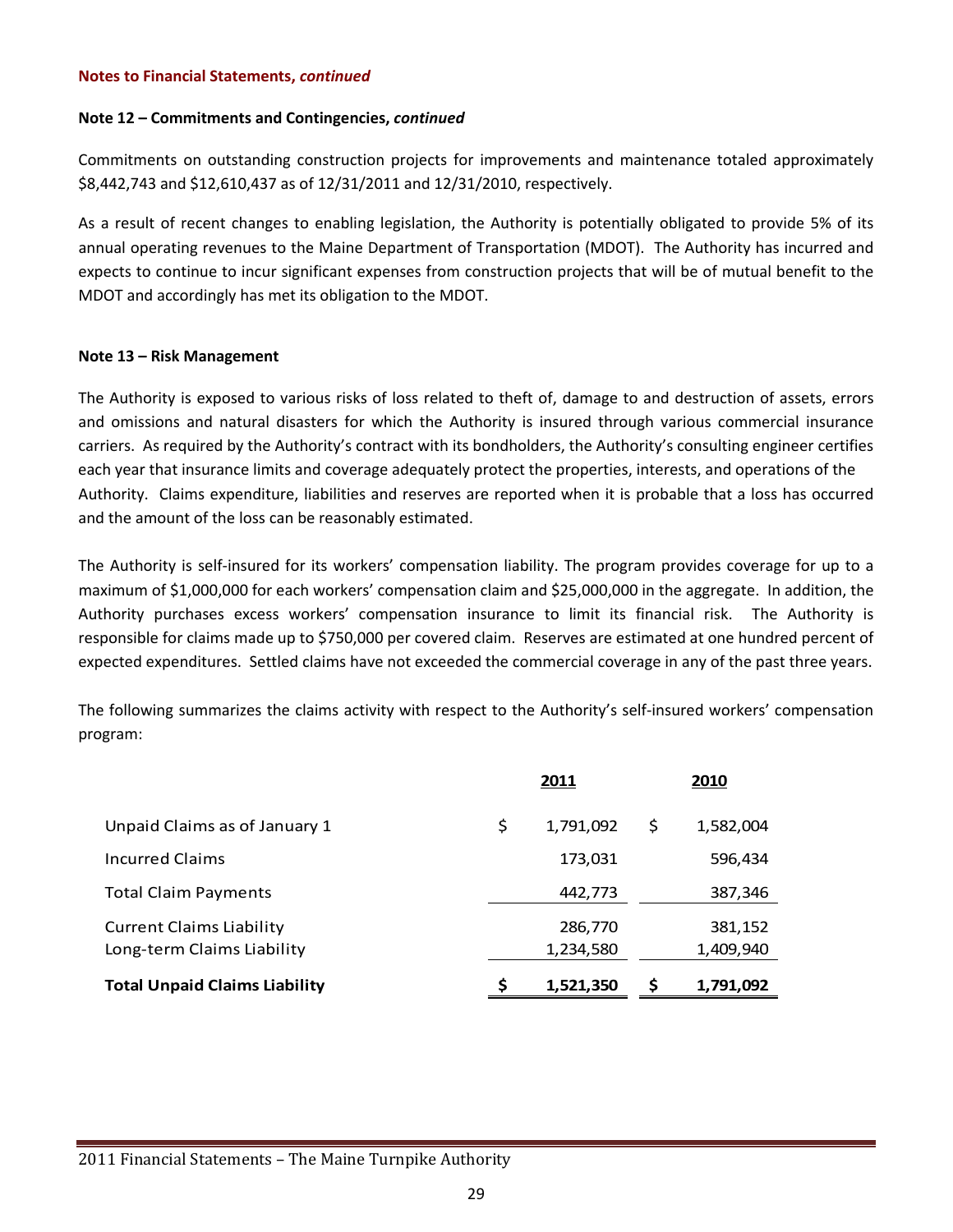#### **REQUIRED SUPPLEMENTARY INFORMATION**

#### **Trend Data on Infrastructure Condition**

The Authority has elected to use the modified approach to infrastructure reporting under GASB 34. The Authority's consulting engineers are required to make an inspection at least once a year of the Turnpike, and, on or before the first day of October of each year, to submit to the Authority a report setting forth (a) their findings whether the Turnpike has been maintained in good repair, working order and condition, (b) their advice and recommendations as to the proper maintenance, repair and operation of the Turnpike during the ensuing Fiscal Year and an estimate of the amount of money necessary for such purposes, (c) their advice and recommendations as to the amounts and types of insurance to be carried, and (d) their recommendations as to the amount that should be deposited into the Reserve Maintenance Fund during the upcoming Fiscal Year.

The roadways are rated on a 10‐point scale, with 10 meaning that every aspect of the roadway is in new and perfect condition. The Authority's system as a whole is given an overall rating, indicating the average condition of all roadways operated by the Authority. The assessment of condition is made by visual inspection designed to reveal any condition that would reduce highway-user benefits below the maximum level of service. The Authority's policy is to maintain the roadway condition at rating of 8 (generally good condition) or better. The results of the 2011 inspection states that the Maine Turnpike has been maintained in generally good condition and presents a favorable appearance.

The budget to actual expenditures for Preservation for 2011 is as follows:

|                             | <b>Budget</b> |               |  | Actual    |
|-----------------------------|---------------|---------------|--|-----------|
| <b>Preservation Expense</b> |               | 10,089,000 \$ |  | 9,002,562 |

#### **Retiree Healthcare Plan**

|           | Actuarial         |              |        |              |                        |
|-----------|-------------------|--------------|--------|--------------|------------------------|
| Actuarial | Accrued           |              |        |              | UAAL as a              |
| Value of  | Liability (AAL) - | Unfunded     | Funded | Covered      | Percentage of          |
| Assets    | <b>Entry Age</b>  | AAL (UAAL)   | Ratio  | Payroll      | <b>Covered Payroll</b> |
| (a)       | (b)               | (b-a)        | (a/b)  | (c)          | $[(b-a) / c]$          |
|           |                   |              |        |              |                        |
| 50        | 39,815,000<br>S   | \$39,815,000 | 0.00%  | \$18,420,000 | 216.2%                 |
| 0         | 39,815,000        | 39,815,000   | 0.00%  | 19,064,000   | 208.8%                 |
| $\Omega$  | 48,563,000        | 48,563,000   | 0.00%  | 19,699,000   | 246.5%                 |
| 0         | 48,563,000        | 48,563,000   | 0.00%  | 20,093,000   | 241.7%                 |
|           |                   |              |        |              |                        |